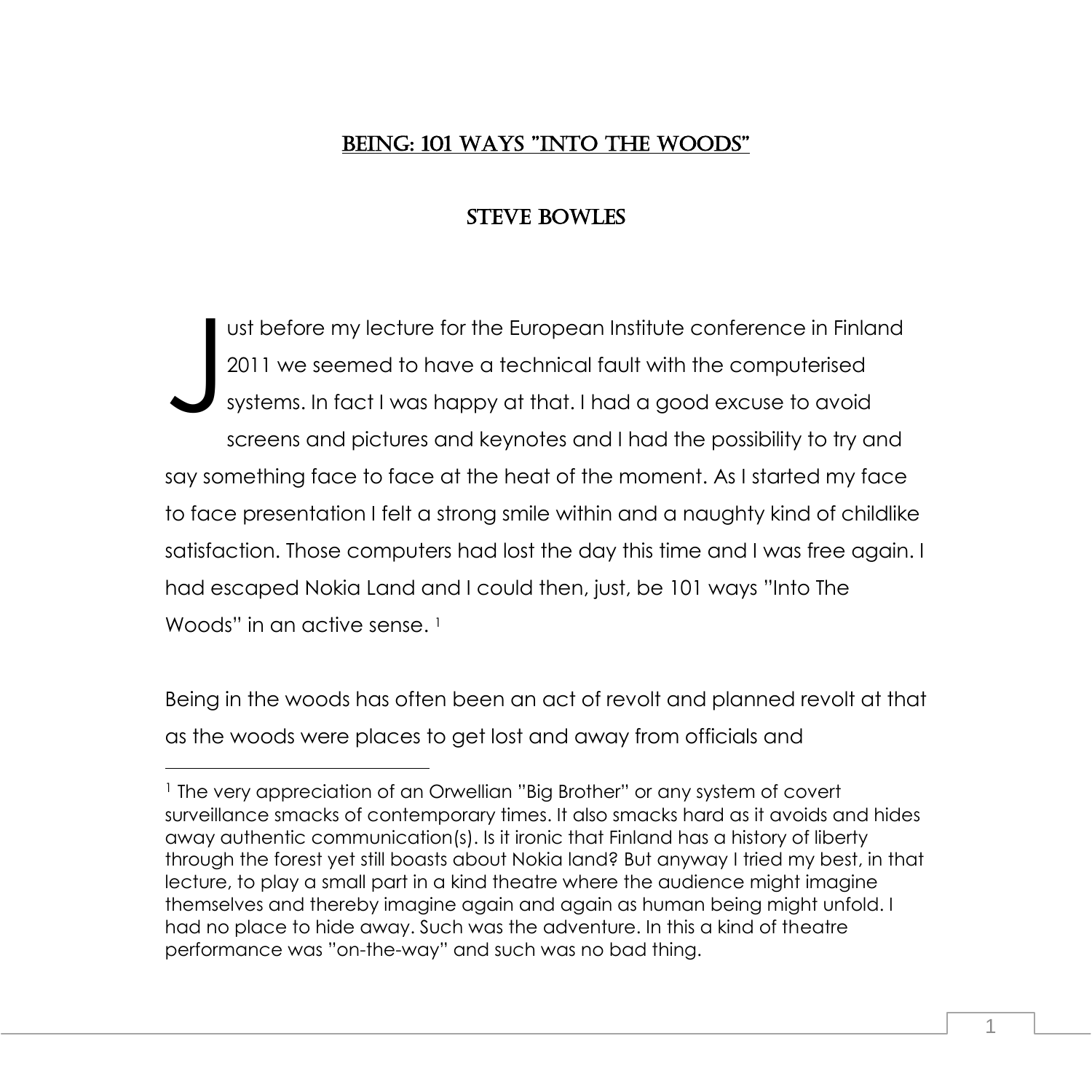government controls. In Finland the woods were often seen as a place to avoid taxes.

In fact the woods were so dangerous to governments that Finland made laws to ban group meetings in the woods. The woods here were subversive and secret places that were beyond surveillence and officialdom. You can, as the reader of this text, now sense my childlike smiles at avoiding computerised systems for my lecture during that conference. Surveillence denied just a bit.

What is more is that Finns loved dancing and drinking "in the woods". That was soon to be banned too although such bans were less than effective. The Finnish woods and Dionysus and dances were usually much stronger than governmental attempted controls of the radical libidinal social bodies at play.

In the UK we can find many similar themes at work. Outdoor places were often places for early trade unionists to meet in secret because the spying for government and business were always attending the meetings in the pubs.

In the senses that I write here the woods are places for human being away from this or that system of controls. Away from surveillence. In this the woods was a radical place to be from the perspective a social-political orderings.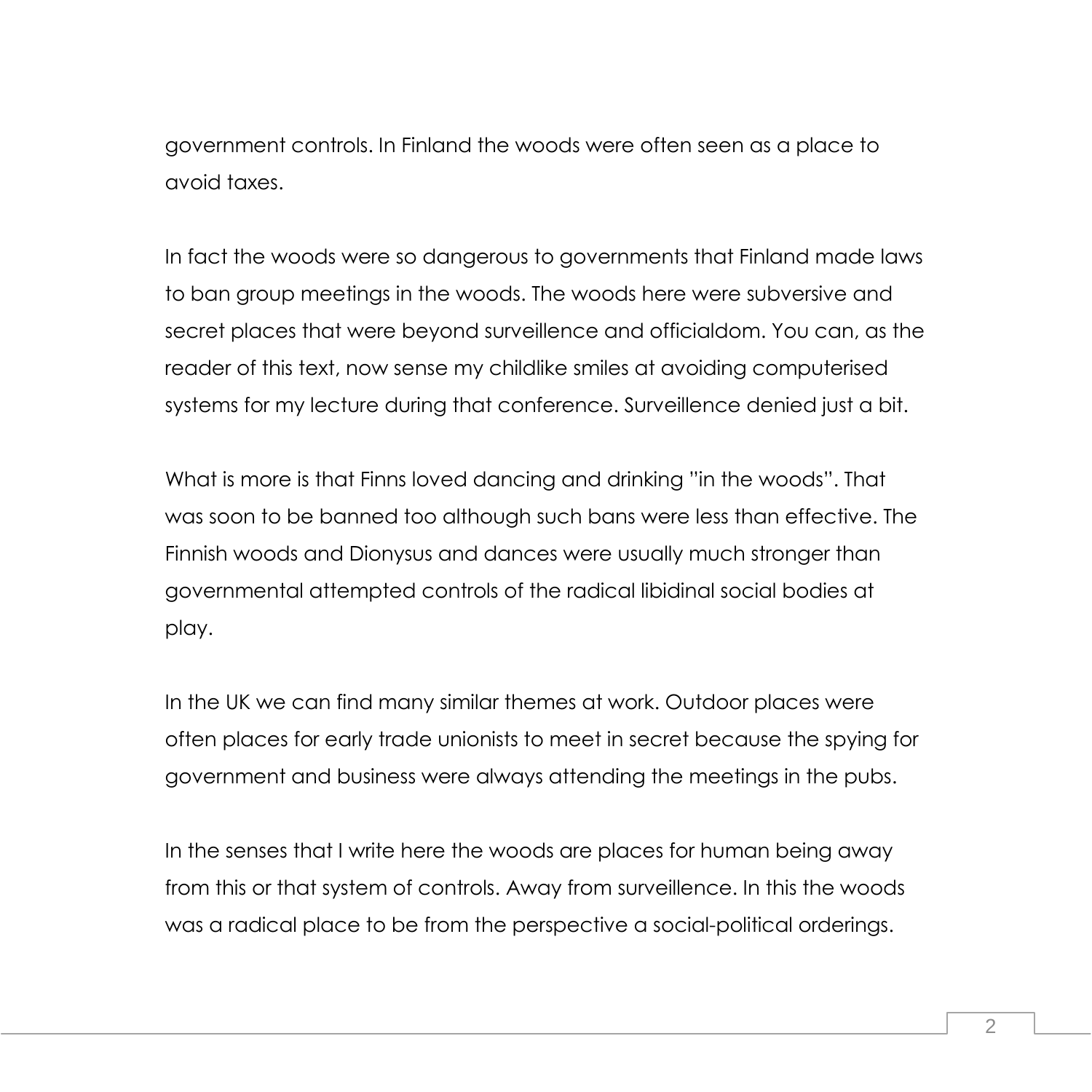In a very real sense this radical "into the woods" experience would also be a living conflict with the various sytems of control which includes the Outdoor Adventure Education and Experiential Learning officialdoms that officiate.

However this radical place to be "into the woods" vis-a-vis the city and the industrial capitalist political economy was just one face of this elemental and enduring experience. In a way of saying : there is so very much more than this to Being 101 ways "Into the Woods". More than we may merely think.

\*\*\*\*\*\*\*\*\*\*\*\*\*\*\*\*\*\*\*\*\*\*\*\*\*\*\*\*\*\*

Into the woods has also a wonderful sexual history that is both serious and humourous. This is as any good Boy Scout or Girl Guide will easily recall. The going "camping" into the woods for Scouts was always as much about the sex and freedom as it was about obeying the laws that insisted upon being "clean in thought, word and deed". Evangelical programmes have tried so hard to avoid these sex in the woods activities. They make their money from social work and plasticised therapy instead. Bless us all. The Soul Trades on the massage table again and again.

We all wait for more well funded research to be made in this naughty area.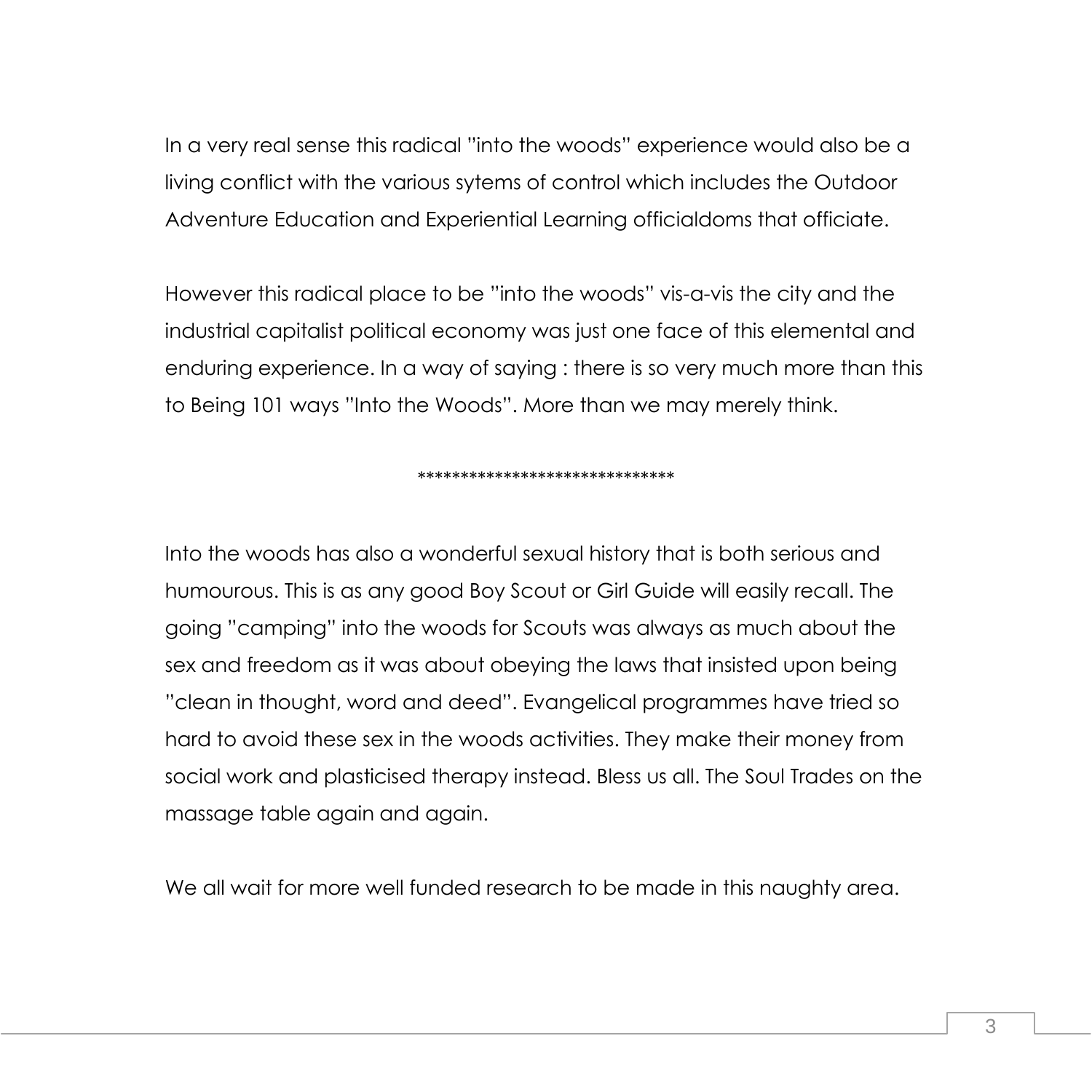We must remember too those "wandering scholars" who have written and learnt so well within the outdoor adventure worlds of forests and woods. Both love and lust found freedom in the woods. Books from the wandering scholar, Patrick Leigh Fermor ? Oh yes, and books from many others too. <sup>2</sup> The forest and the woods spring out and blossom with sexual activity a'plenty but we still await well funded research on this matter of elemental urgency.

The hidden Evangelical Outdoor Education and Adventure Learning things have yet to handle the deep roots of that Being into the woods. In fact most existing research and writing from the high towers of conformity refuse such sexual and sensual essences that are, peradventure, quite wonderful. I ask just which "into the woods" experience is for you. This one?

\*\*\*\*\*\*\*\*\*\*\*\*\*\*\*\*\*\*\*\*\*\*\*\*\*\*\*\*\*\*\*\*\*\*

The woods are also places for murder. Where better to kill somebody? Indeed the history of the forest and the woods is full of nasty and evil death.

 $\overline{a}$ 

<sup>2</sup> Sex in the woods is sometimes a kind of lust and sometimes a kind of love or a mix of both. What brings this lust and love together is this place that is often called "woods". Orgasms under the safety of the trees and under the sensed stars at night? God forbid. Whatever next, we ask.Jesus wept soon we will need to talk of sex, politics and nature. German folk tales were recorded by Patrick Leigh Fermor and it was clear that love and lust was quite natural under the trees and in the wilds. German folk would even sing songs about this in the pub. It can be that we no longer live in such times of innocence.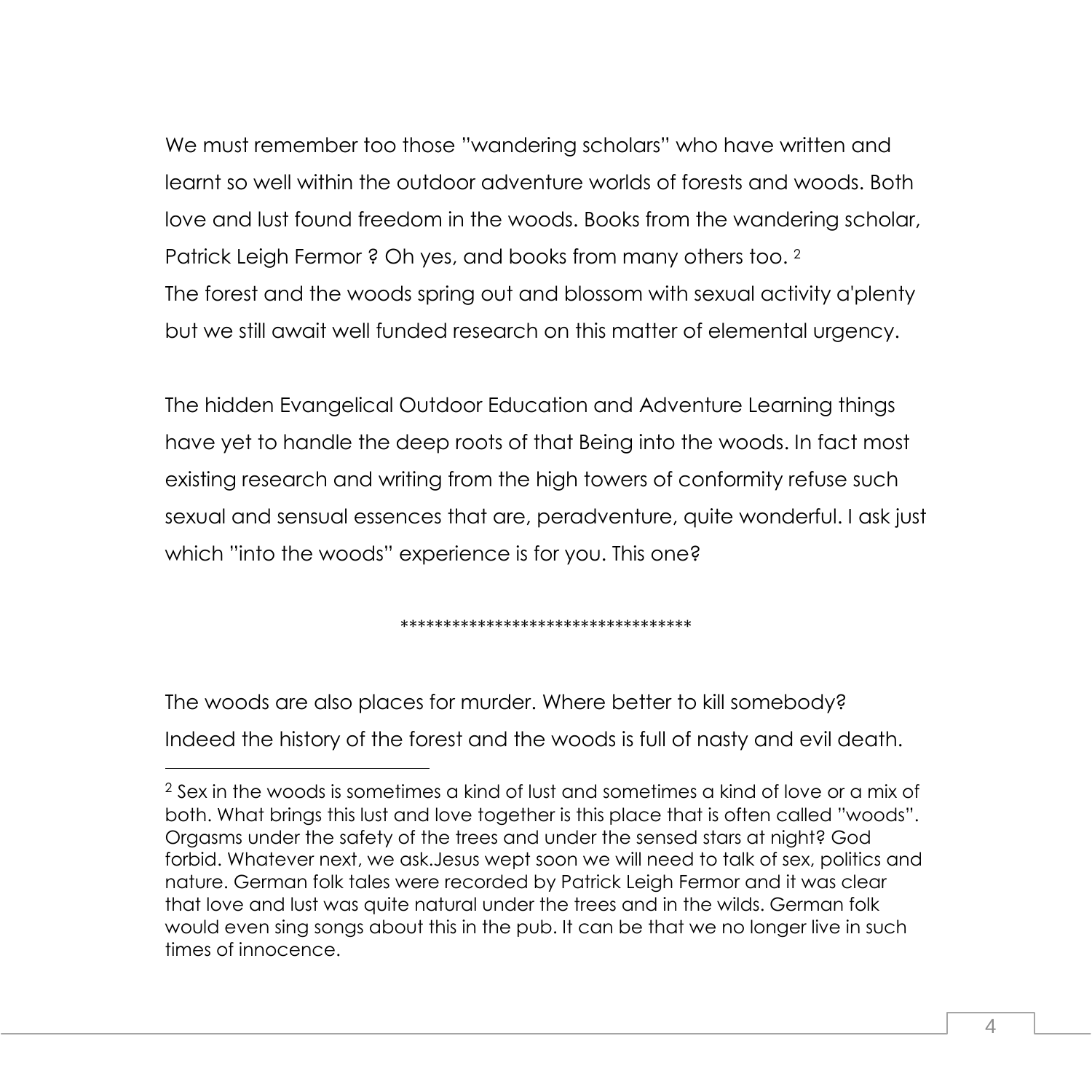The forest is also full of rape. Where better to rape somebody? Brutal places.

This is well said through traditional stories that range from contemporary newspapers to the warnings from so called childrens stories from 19th Century Germany or typical countryside folk-ways as simple poetics and easy-to-learn kinds of rhymes. Young children are warned about evils in the forest. This for very good reason no matter the ideological contents within that warning. <sup>3</sup>

But of course if you go down to the woods today you may see Teddy Bears having a picnic. Now that is real therapy and quite cynical therapy too.You may meet a big bad wolf. You might get eaten alive. Or you might starve to death or just rot away as Nature parades an inconspicuous consumption.

\*\*\*\*\*\*\*\*\*\*\*\*\*\*\*\*\*\*\*\*\*\*\*\*\*\*\*\*\*\*\*\*\*\*\*\*\*\*

<sup>3</sup> Let us make no mistake here. The "woods" can be nasty places and full of nastiness. There is nothing, that I can see, that brings me to that feeling of "the woods" being a place that is fancy-spiritual per se. Being into the woods might well critique citycapitalism for good reason but a being into the woods can also be hell-on-earth. I remember the novels of Maxim Gorky. He would never allow us to ignore the nasty ways and the pathetic ways of the woods and people in poverty. But we must we must remember too that Maxim Gorky was one of those wandering and scholarly types that would adventure outdoors and learn a few things here and there. Is it possible that we miss such voices today? I am not so sure. All I do know is that for Maxim Gorky the forests and the woods were never a playground for "foresty-woody" consumers.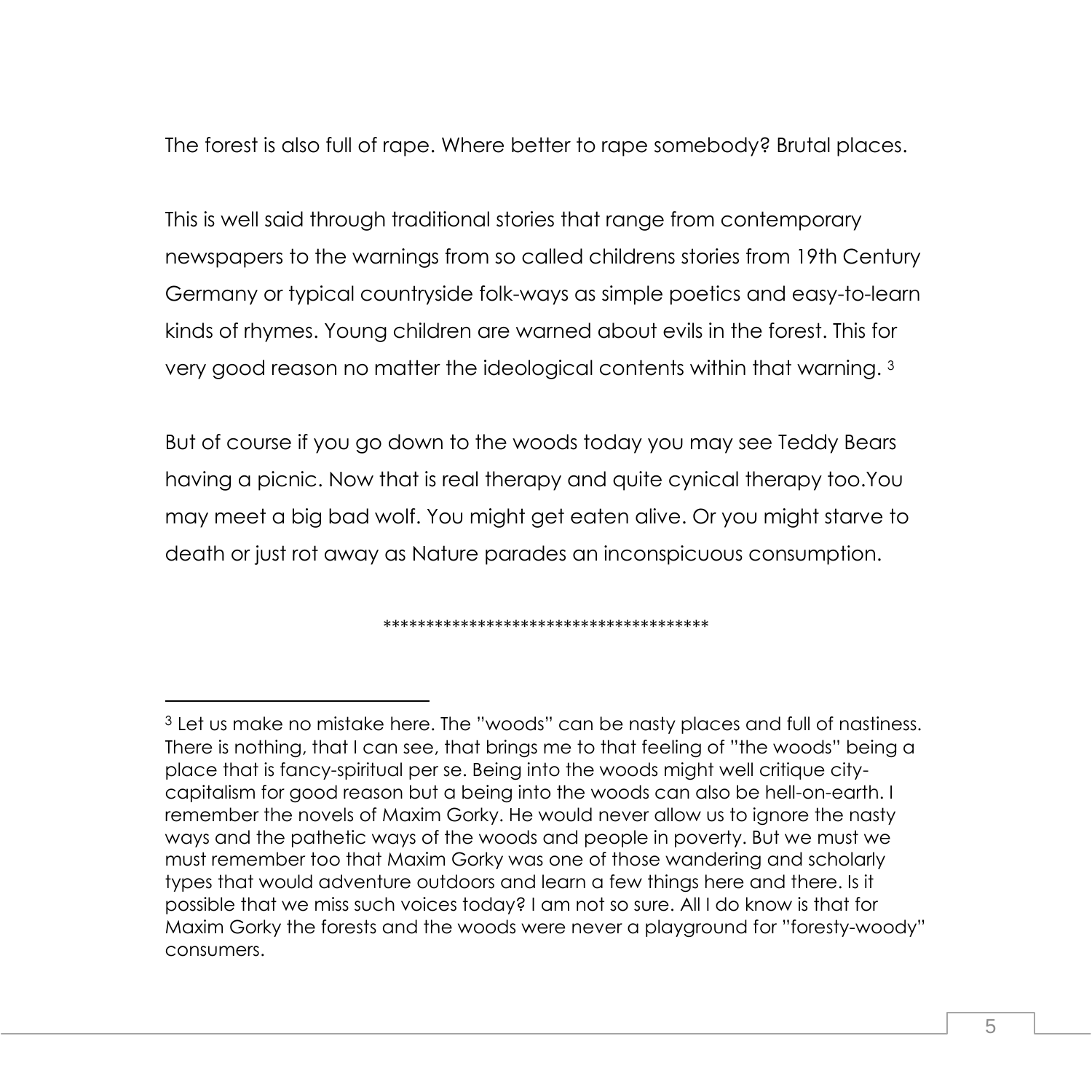But let us make now that eternal return to the Romantic traditions in another way. Let us consider William Wordsworth, the sly and sensible critical poet of a life lost and yet to be authentically gained, again, sometimes.

Wordsworth wanted to be with the woods and the outdoors. He wanted to be with. He sensed that to try and go "into the woods" was somehow false. He sensed that which was already lost and that which was still possible.

He also acted in strong ways against those big landowners that would stop everyday folk from just walking and taking a recreation on privatised land. There is much more to a William Wordsworth than just a mere Romantic "outdoors". Wordsworth acted as he fought against big landowners and their puppet politicans. Wordsworth could break down walls and open windows.

But this was, maybe, due to his basic philosophy that drove his feelings. That urged on his words and actions – words and deeds mixed up as it were. We read William Wordsworth through his words as a basic philosophy thus :-

" … My object is to give pictures of Nature, Man and Society...." <sup>4</sup>

 $\overline{a}$ 

<sup>4</sup> That generalised picture from Wordsworth whereby Humankind and Society and Nature would be alive and dynamic seems to me still to be a kind of beautiful picture which must have within some truth. Even a radical artist or theoretical research scientist might agree there. I have tried, in my past writings, to keep true to this kind of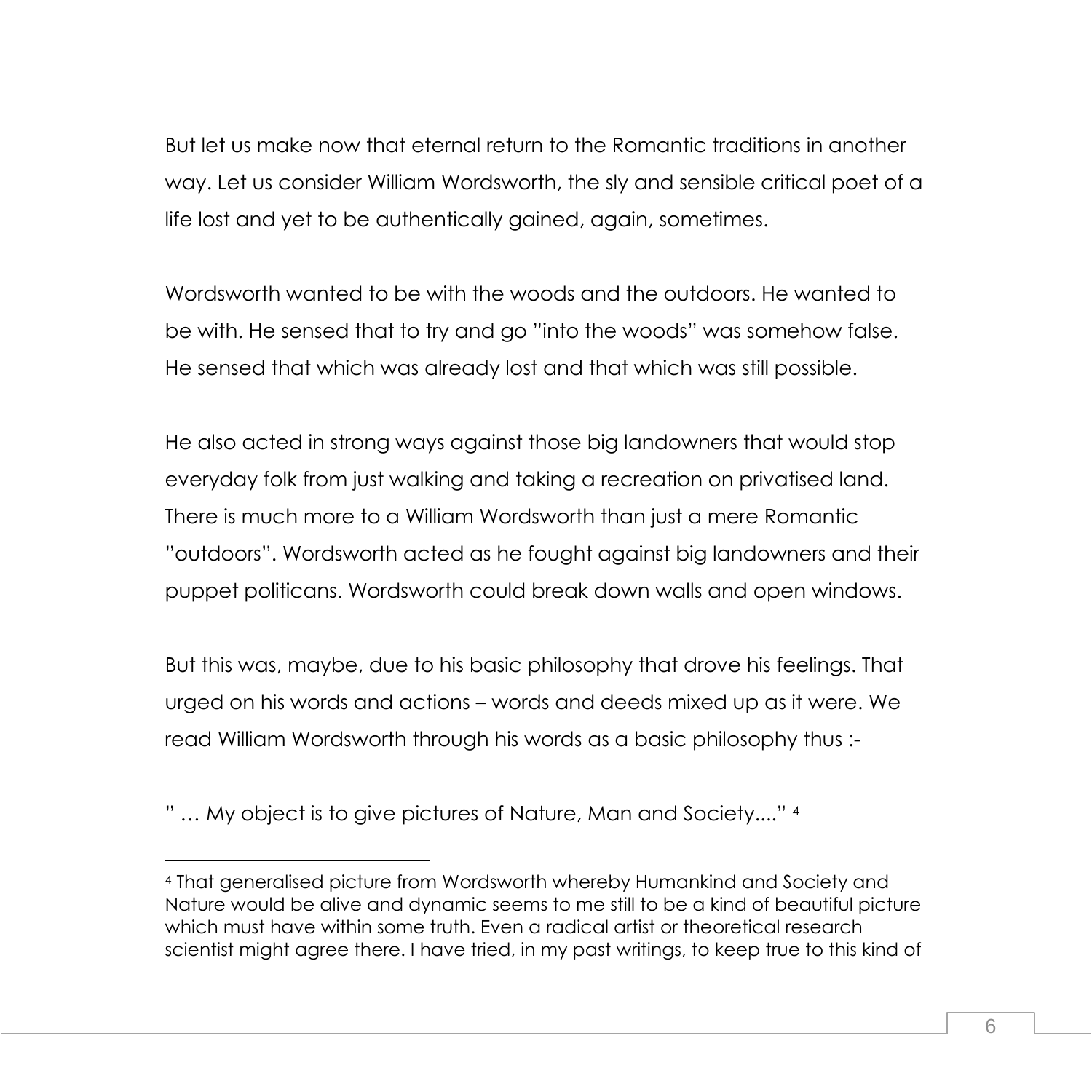Wordsworth well knew that 101 ways were reasonable and necessary to consider constantly through any engagement or entanglement as a journey with the woods or outdoors. This Wordsworth was no mere Romantic of self.

Pictures of Nature, Being and Society are so much more than any mere me or self or commodity. Wordsworth sensed ways with a real peopled-woods.

But Wordsworth wrote in the early 1800s in England. Is that a long time ago? Is Wordsworth banned from "our" forests" and "woods" today as we make our "learning centres" as a monotheism whereby critical adventure is forbidden?

Has the poetic imagination and even literature itself become a long lost and ignored soul of any official Outdoor Adventure Education today?

To reply to my own questions I might say, as hyperbole, that contemporary outdoor adventure based and experiential learning systems have followed the Dark Side of the Force and through an idle following of various neopositivist and neo-behaviourist banners have stamped, Ork-like-hard, upon both a poetry and prose of the imaginative kind. But still alive on the edges and borders there are many elves and hobbits and even angry trees that

beautiful truth as I have always known, somehow, that the Individual, the Social and the Elemental are like a holy trinity. Forget one and the beauty is lost and the truth flies away too.

1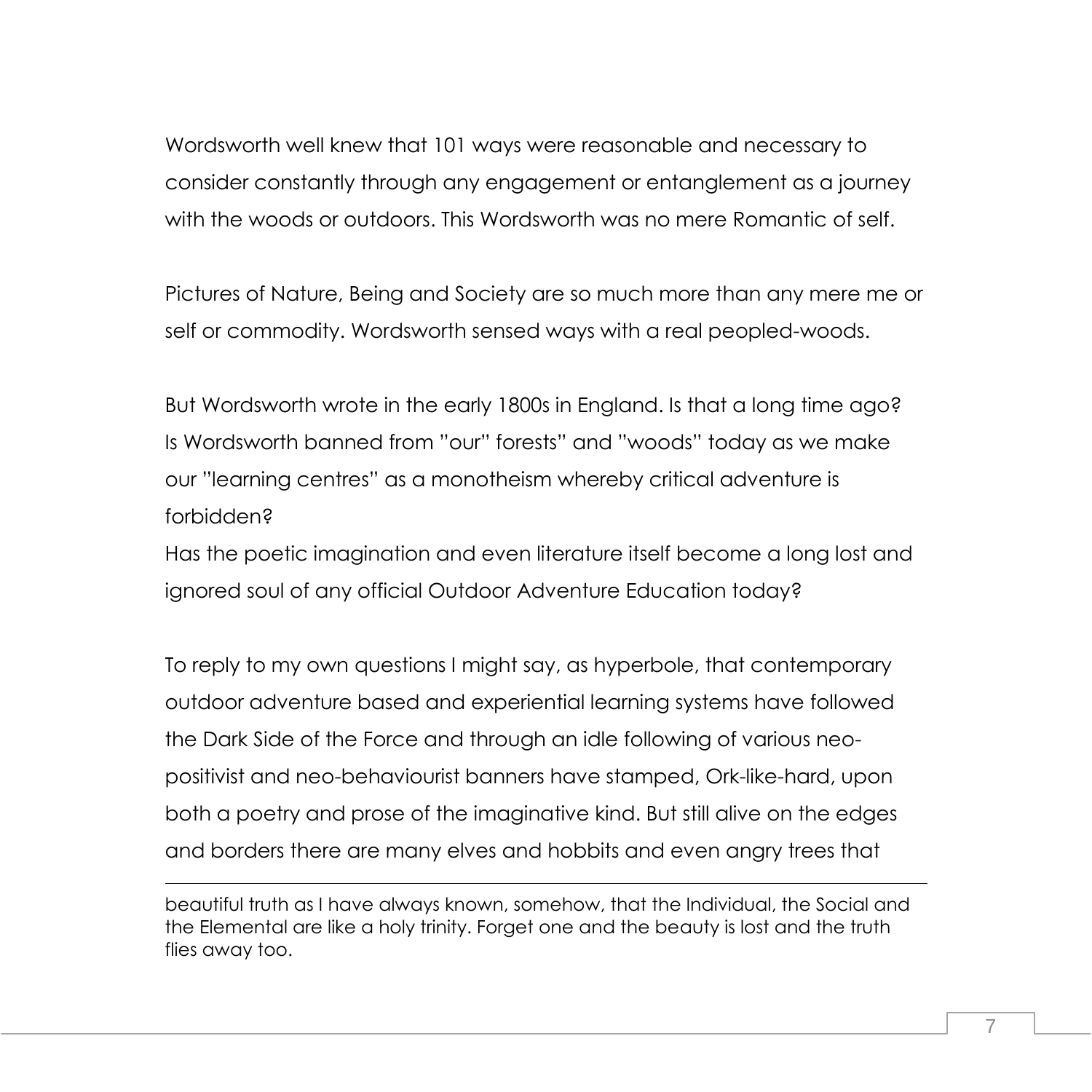remain alive. Being "into the forest" and Being "with the forest" is political conflict.

### \*\*\*\*\*\*\*\*\*\*\*\*\*\*\*\*\*\*\*\*\*\*\*\*\*\*\*\*

At that conference in Finland I was happy in that my poem was appreciated by many folk. I was happy at that not because of any special merit of my poem but happy because it was accepted as reasonable and valuable way with words and worlds as deeded as a maybe-communication inacted.<sup>5</sup>

Like most poetry it is almost impossible to measure its critical merit and like most writers of poetry I can hardly remember now some of the images that flowed during the writing itself. But such is one aspect of the poetics of a consciousness that dwells within a Maybe outdoor "into the woods" world.

 $\overline{a}$ 

<sup>5</sup> The poetic communication(s) may not satisfy management training regimes or reach ideological targets and goals but such is good. The poetic communication(s) are maybe alternative ways, otherness ways and critical ways to sense the "soul" of life and humanity. Such is a deep ingredient of both science and philosophy and such a poetic act simply and beautifully joins into the big game of understanding acts. I would claim that a bit of poetics helps us keep our rational feet firmly on the real ground. I would claim too a presence here that is a presence that is of that kind which only helps reveal sometimes that which is big.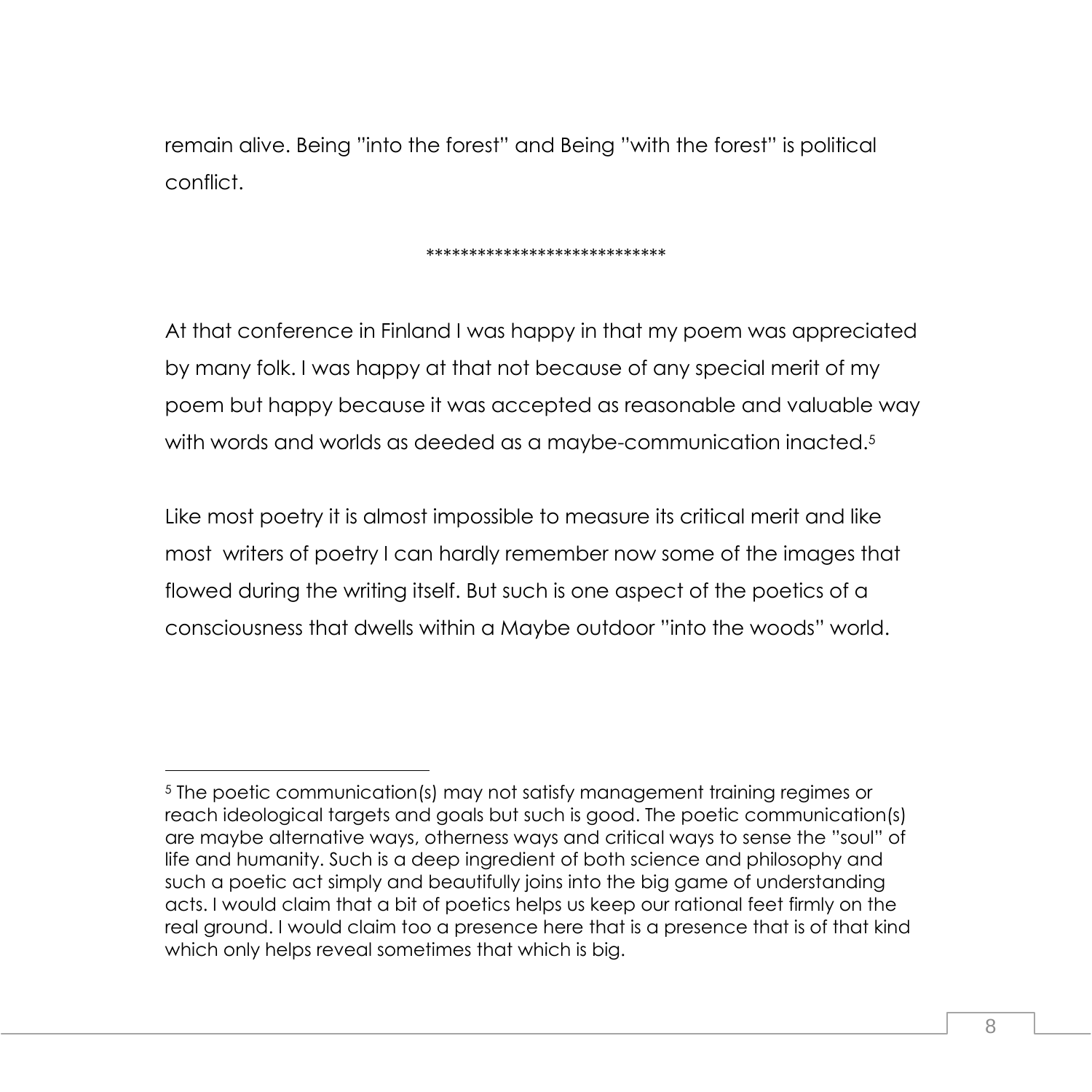It remains for others to interpret, if necessary or desired, such poetic images. It is healthy and good for any poem to become a peopled-event thick and full of variable interpretations so that poetry itself can move on with Being, alive. I suspect that a poem is rather much like a so called "Fairy Tale" or a Grimm Tale where the imagination and the connections made are always so very much more than any science or a psychology can handle well. These poems and "Fairy Tales" are so much closer to the adventure and the Being "Into the Woods" than I can tell in any fashion of this or that orthodoxy of well seated congregations under the pulpits of well programmed facilitation techniques.

The extra-ordinary and the enchanting tales whereby "Into the Woods" comes alive is thick and alive with those elemental, social and individual weeds that will usually get plucked from the geometrical gardens by well ordered souls.

Fear not. For the adventure will remain. Well, before and beyond, the reach of the official weed killers and the purifiers of the woods.<sup>6</sup>

<sup>6</sup> The woods, just like the stars at night or the new born baby will do well and continue peradventure. That much we know already. But it is not so easy to really know what we know. The adventure here is often the big "why" question. That which is beautiful calls us to understand it all.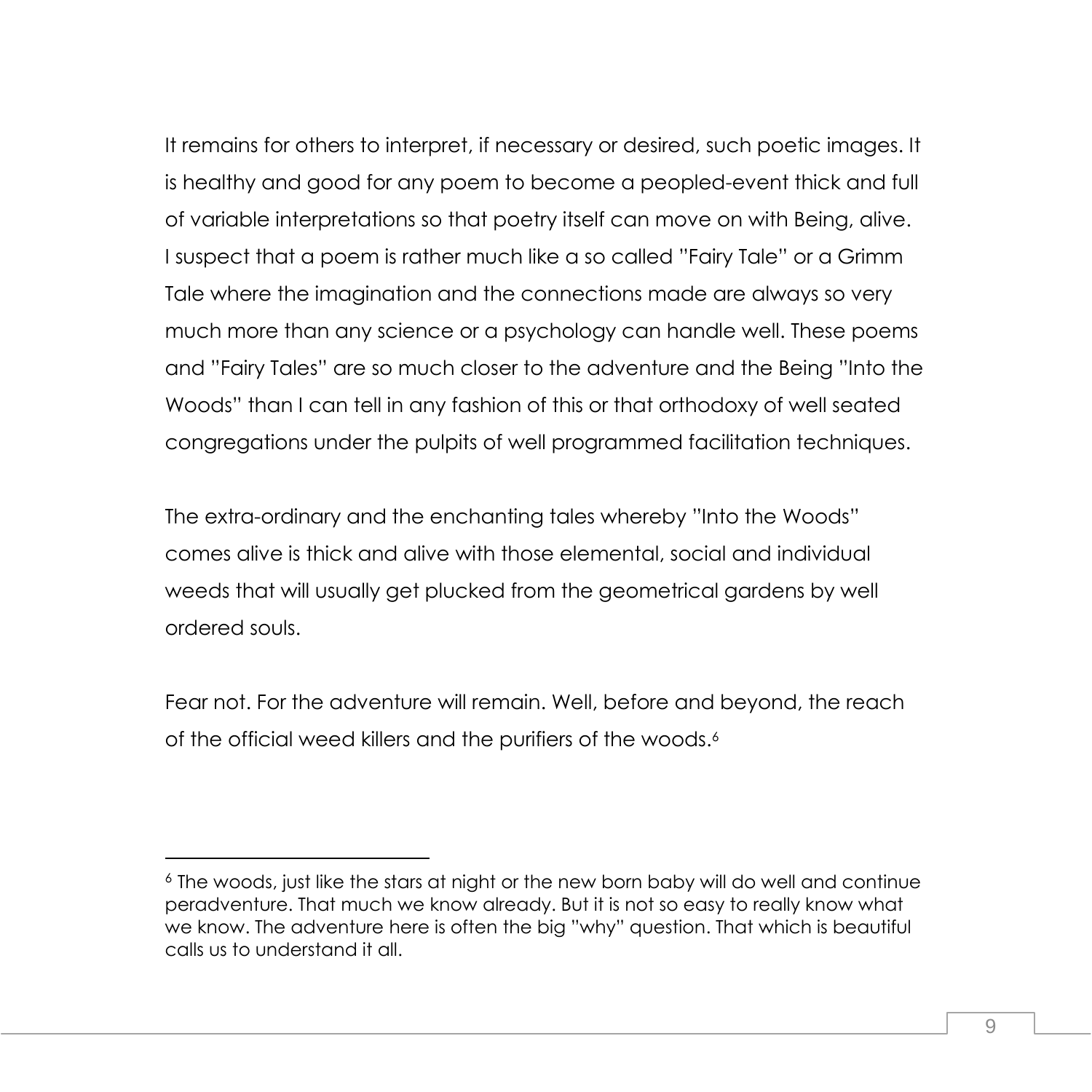Yet the necessity for banal and irritating rationalities remains so powerful. So it ought to be said today that the adventure is always before and beyond as the meaning is never quite grabbed or grasped in the here and now. The difficulty of the poetic imagination "Into the Woods" is always with meaning that is never, yet, quite there. Such is the bane of official well ordered woods.

The adventure "Into the Woods" is always a happening whereby an absence is coming alive and an idle routine necessarily denied. This adventure has the power to reveal that which is well hidden. But such is not all of Being-With the woods. So many ways, so many ways. So many alternatives, sometimes.

Anyways. So my poem,as my angelic wings, fly me to the sun. But first I must write away my devilish horns before that poem may show itself as a rather nice and (in)appropriate maybe-world. Poesy is best at the end.<sup>7</sup>

\*\*\*\*\*\*\*\*\*\*\*\*\*\*\*\*\*\*\*\*\*\*\*\*\*\*\*\*\*\*\*\*\*\*\*\*\*

 $\overline{a}$ 

<sup>&</sup>lt;sup>7</sup> I only say this because I feel that poetics is best when it is moving both before and beyond that which is already said. The poetical praises that which is not yet said but maybe said soon. But I remain slow here as the poetic act seems to be much more evident from the mountains or the coastal areas or the cities. It is time for me to think more deeply about this poetics that might be evident from with a forest where few big horizons can be seen. Yet at the beginning or end of a "day" it maybe that poetics captures that moment in time. Such maybe when science and poetics hold hands together before and beyond.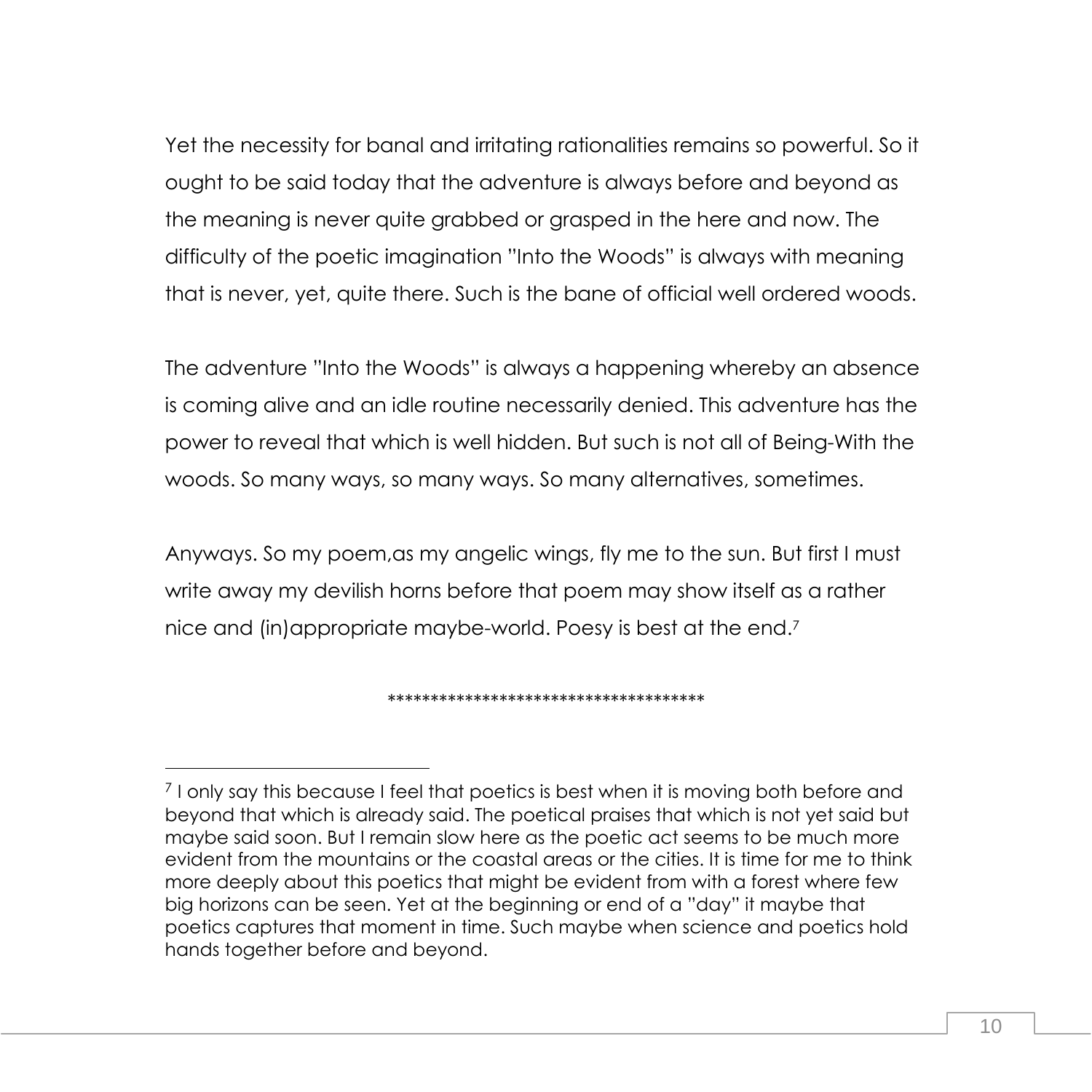During that Finland conference I also talked about many other aspects of this Being "Into The Woods". In every wood there is at least a small pond or a lake somewhere around and about.That is something to throw stones or things into. That is where this throwing of things into water makes waves.

Usually these water-waves move in concentric circles. These waves just move on and get bigger and wider in a very geometrical kind of way. If we throw out stones or things into the water where there are rocks or other things around then these concentric circles get blasted to pieces and return as a kayaking person will well understand in a wild rapid or a sea. The good term clapotis is used for these rebounding waves that clap their hands upon us. Anyway one young lad from a social-worker kind of forest camp found me throwing things into the water. I was just having a break from all the work. He sat down beside me and began to throw his own things into the water. His waves hit the rocks and bounced back to him. My waves were without rocks.

This is the difference between your life and mine. That he said to me. Just a simple trip to the woods and waters allowed that young troubled lad and I to talk a little about concentric and eccentric movements. But the talk was less than the event itself. We were open to an elemental conversation together but it was that elemental moment that remained significant and meaningful. I just threw stones into the water and this troubled "youth at risk" worked his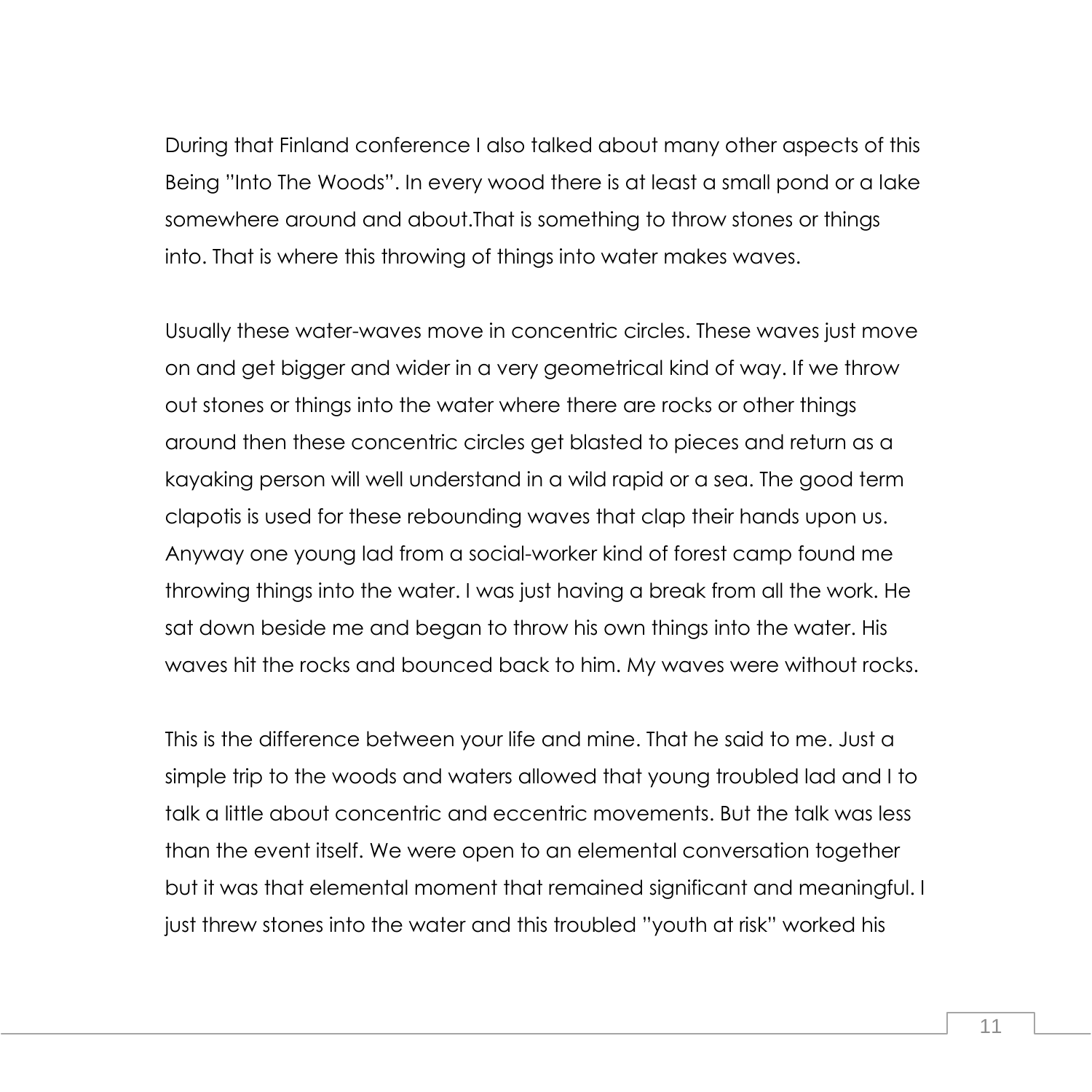magic upon me. This was a hermeneutic event that was "on-the-way" to possibilities.

That young troubled lad led me into a world of study which I have still to continue. He helped me learn about concentric and eccentric differences. Yet I was being paid to help him. This was a splendid serendipity of the most elemental kind. For both of us this was a movement. That I cannot forget. A happening. Such is one aspect of Being together "In The Woods" perchance and peradventure. Who and what was that "educator"? Elemental quicksilver?

I was lucky that that troubled youth came down to the water with me and then threw stones and chatted. I think of him often and just wonder how he is doing. That after 20 odd years. I sense he is ok. We were together for those wonderful moments. Memory remains as togetherness now today as I write. Significant memories may be forged in such simple ways as Being "Into The Woods" where mysterious peopled-things become hermeneutically alive.<sup>8</sup>

<sup>8</sup> I am only saying here that sometimes, many times, a conversation can release many once hidden meanings and such conversations are often quite unplanned or prepared beforehand. Such a "happening" is more like a meeting "perchance" and peradventure as it is through any well programmed process. Simples? Hope so. A meeting of differences in the scheme of life itself. That is significant. Something that awakes the sleep or a dream or a nightmare. Just a something not yet understood. Maybe just something from the postman Hermes mixing it all up again and at play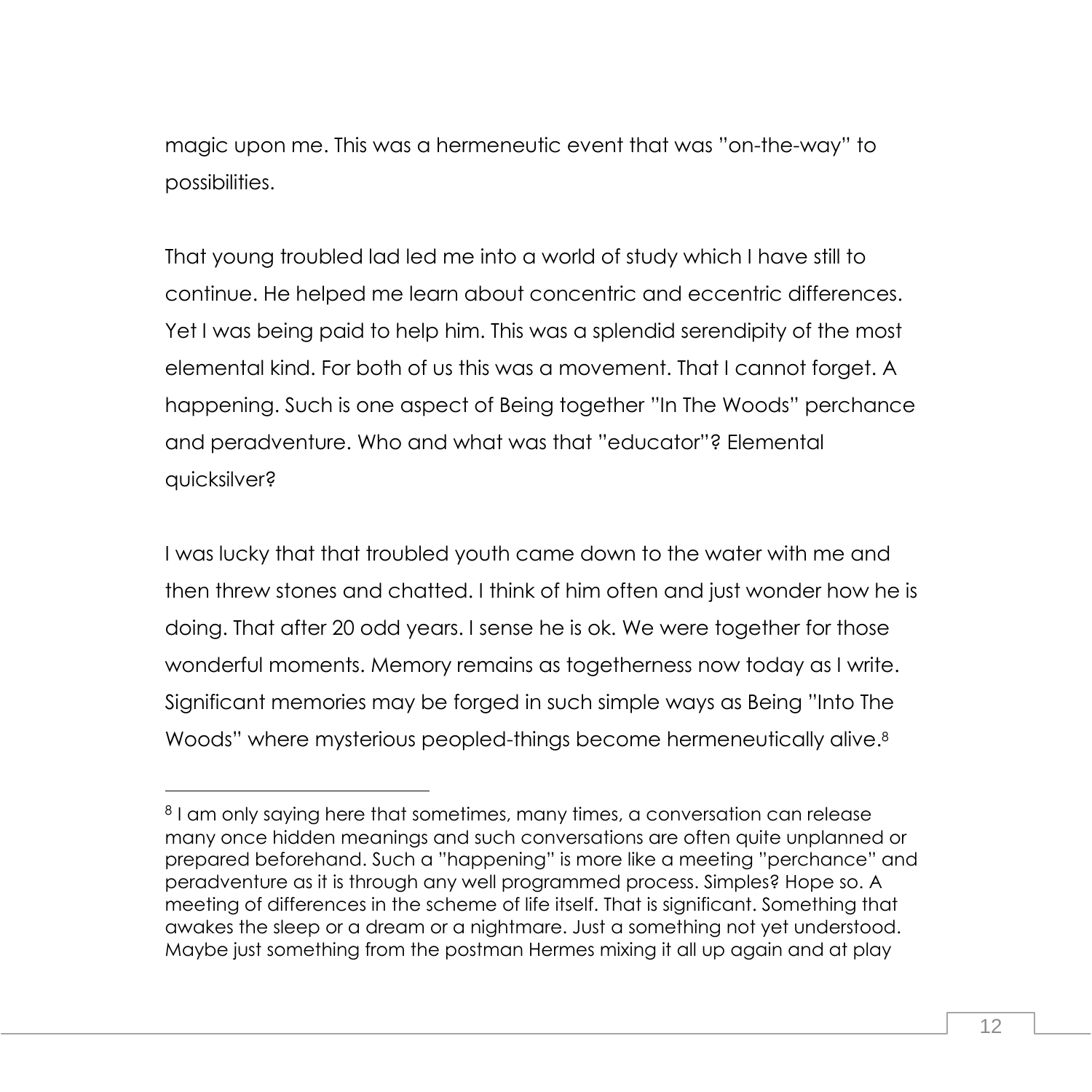That young troubled youth began a conversation that enchanted me and from there we just carried on chatting in a friendly hermeneutical way until such time as we both were called to get back into the official programme. For the next few days we had many a smile together. We knew something together.

As I was being paid for that work my stone throwing friend was without choice or power. He was forced to "be there". A troubled youth channeled into a kind of programme. Yet, I believe, the forest waters and the waves helped us find a kind of togethness. He felt good in our conversation that made sense to him and I went away to stuggle with postmodern theory and all to my absurdity.

That troubled youth and I met as strangers in a strange world. Yet, somehow, our strangeness became alive and we communicated a little. I guess we both knew that there was much more to this strange world than the programme we were both under. Even today I feel a kind of deep attachment to him.

-

with messages that might mediate between-worlds or even move towards a kind of transformation of thinking itself into-the woods. As the concentric meets the eccentric circles it seems, as if, our simple throwing stones into the water becomes a kind of insight into science itself as a "third-other" emerges and is revealed. No matter ( no pun) this insight this kind of illumination with human-folk, nature and society seems to me to be just one part of the essence within our work. It may well be that often a dyad and triad feeds of each other as life itself. That third-other seems to be always around betwixt and between and with just that which is always somehow becoming.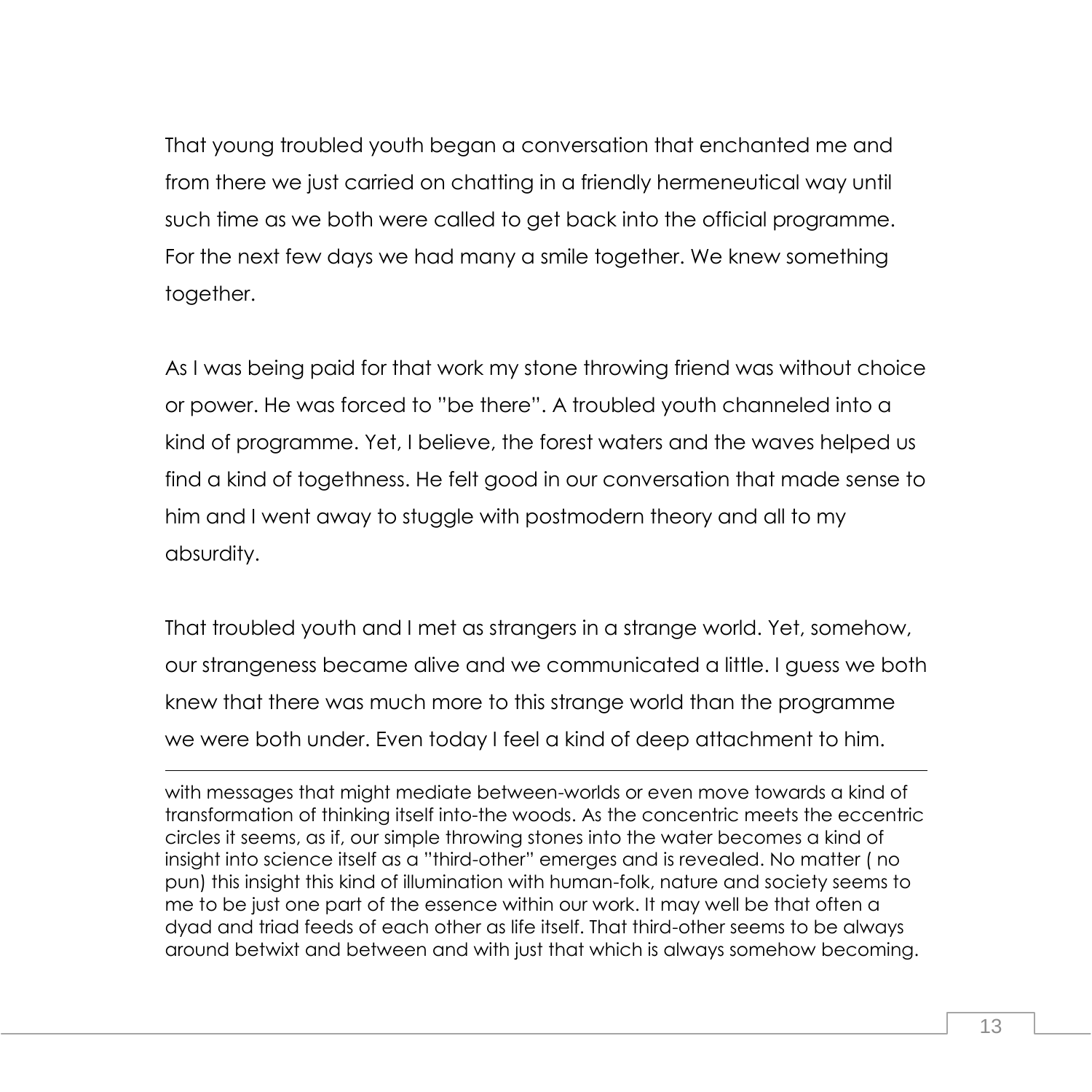We were both lost in a lost world. Me doubting my part in this programme and him forced into this programme. When he left we found time and place just to smile together again and say good luck and all that. A significant moment. It was significant in the sense that deep meaning was made, as if some strange and elemental message was received, as if a Hermes had delivered the post. As if we both had that kind of adventurous courage to open the post in times of trouble. We both had entered into hermeneutic circles peradventure as the future possibilities somehow enchanted us without ready-made words or concepts. Maybe we both felt that marginality which might just, sometimes, reveal a kind of openness to that which was once hidden away.

During my lecture one part of my head was saying to me to talk more about this concentric circles theme but like a cat I avoided that talking and I just continued with my lecture that tried to explore our worlds safely and homely. Like a cat I sensed that far too much is said when there is, in fact, so little that can be said. I was fearful of the "Gods". Perhaps. But, let it be said, that our sense of concentric circles became embedded within our lives. For me that was an education. For him that was an education too. But we were different.

The hermeneutics here involved many answers adrift and floating on the waves of ups and downs as we all swim in stormy waters. Yet there was a small message getting delivered. I think we both felt that and maybe he will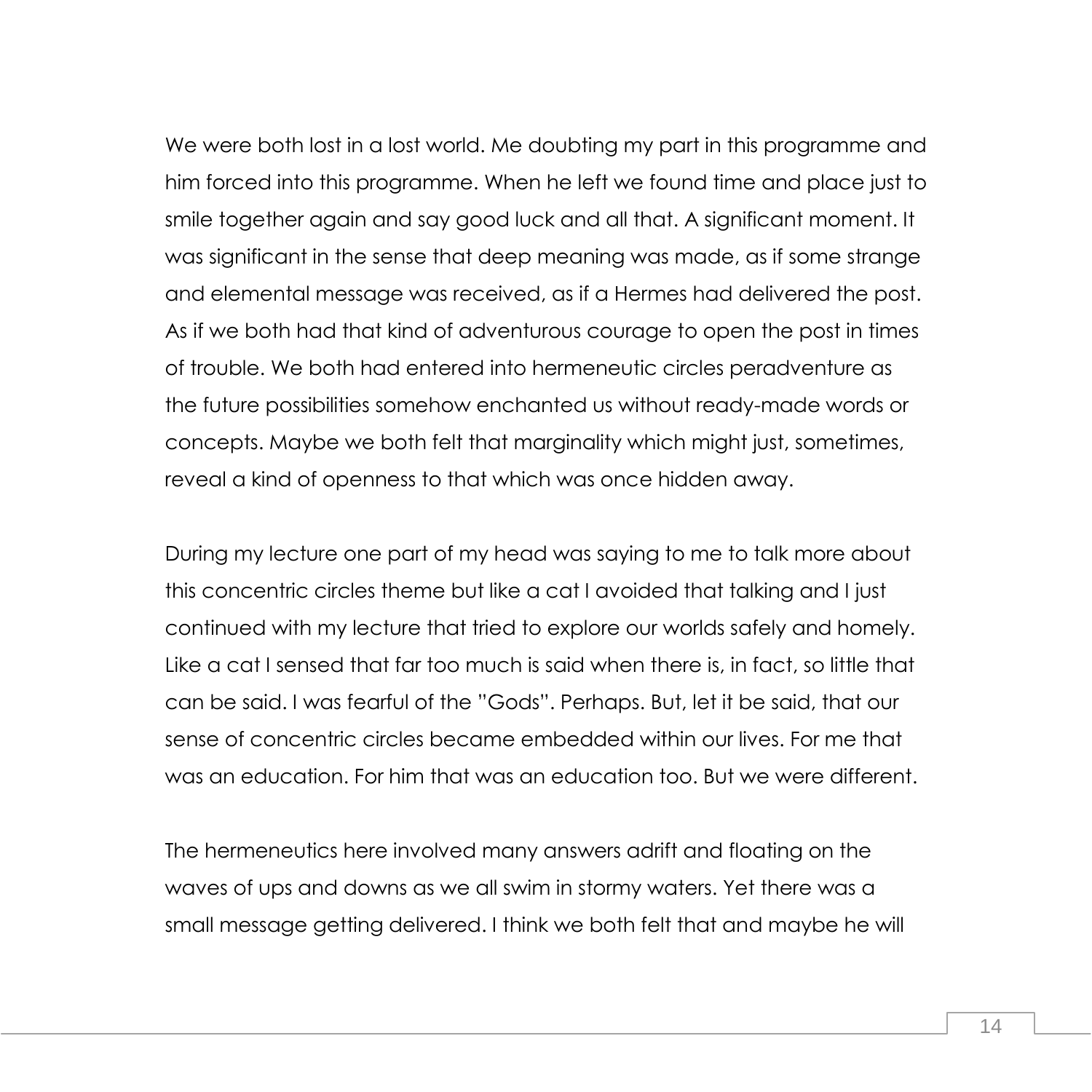return. Maybe he will be open to my story. Maybe we meet again with the elemental and accept magical moments. Maybe we meet again find together more with more borders to cross or become heavy again in a world of ultra lite-ness. We related to something that was "other" but was still understood.

The education for me was immense. The education for him? All I know is that the fancy-full something was alive and well this time. But what more? I guess such a question is all about any education itself. But that is just a guess.

\*\*\*\*\*\*\*\*\*\*\*\*\*\*\*\*\*\*\*\*\*\*\*\*\*\*\*\*\*\*\*\*\*\*\*

I also talked about a wonderful Finnish writer and his book "The Year of the Hare". Arto Paasilinna ( English translation 1995) wrote his story in a very Finnish way where to go "into the woods" was often a kind of escape from the city life and a kind of return to basics and Finnish Romantic culture.To have a simple summer-house in the "wilds" was a Finnish tradition so very strong for many years of the late 20th Century. City folk could finally enjoy the woods and be free from the past, from the woods, as poverty and toil. The summer house in the woods became a kind of new escape as it became a kind of glorification of the city life.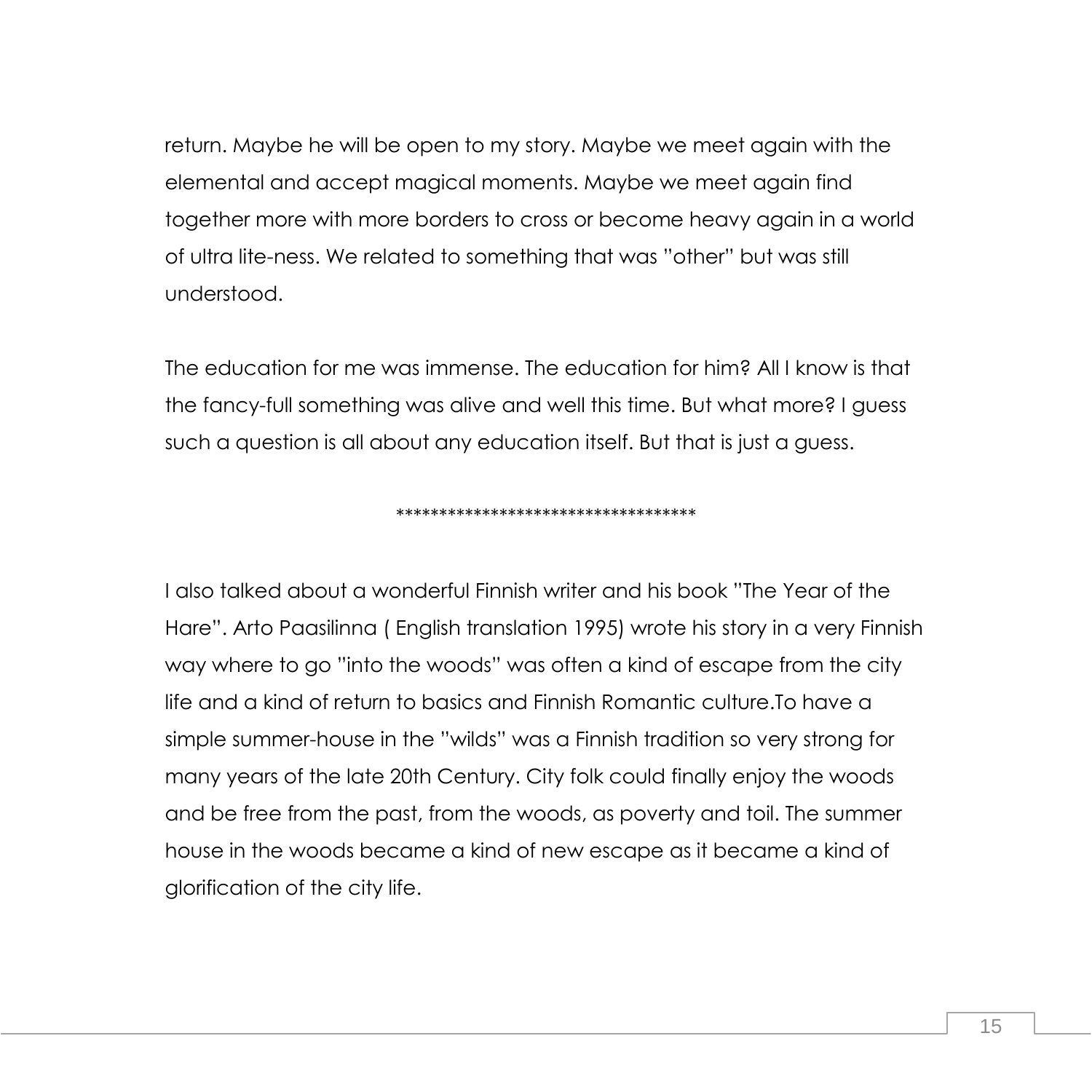Arto Paasilinna wrote his story from a perspective of an alienated soul, a journalist with no reason-to-be and a city-worker who was choking without a meaningful existence. He also wrote with humour which was so important but alienation just as important too. It was a kind of "return" into the wilds that allowed his humour to find such a display that has turned into a popular and well translated book.<sup>9</sup>

Later I was to learn that some of the conference members had ordered that book. Many had enjoyed it. That made me happy. Such a book encourages an Outdoor Adventure Educator to keep on thinking and working full time and encourages that wonderful link between alienation and humour. It was as if there were now 102 ways "into the woods". But which one is for you or me?

 $\overline{a}$ 

<sup>9</sup> The "Year of the Hare" book was a wonderful education and read. But we must also, I think, enjoy those other stories that help inform it. In Finland the famous writer Aleksis Kivi and his book "Seven Brothers" also told much of this story in the midnineteenth-century. It was a book that any American might enjoy after a Mark Twain tradition. The story here involves a flight into the forest and away from parts of society and then somehow returns, in a liminal sense, to a society anew. It is also interesting that Aleksis Kivi wrote his "Seven Brothers" from a position where even the "A B C" of education (in those 19th Century years made through the Church) was denied. In fact to go into the woods was a very firm revolt against such an education itself. I suspect many different countries have quite similar stories that were before but remain today. Yet somehow society itself emerged as Nature and the Human-kinds explored and discovered that triad of conflict, change and Being.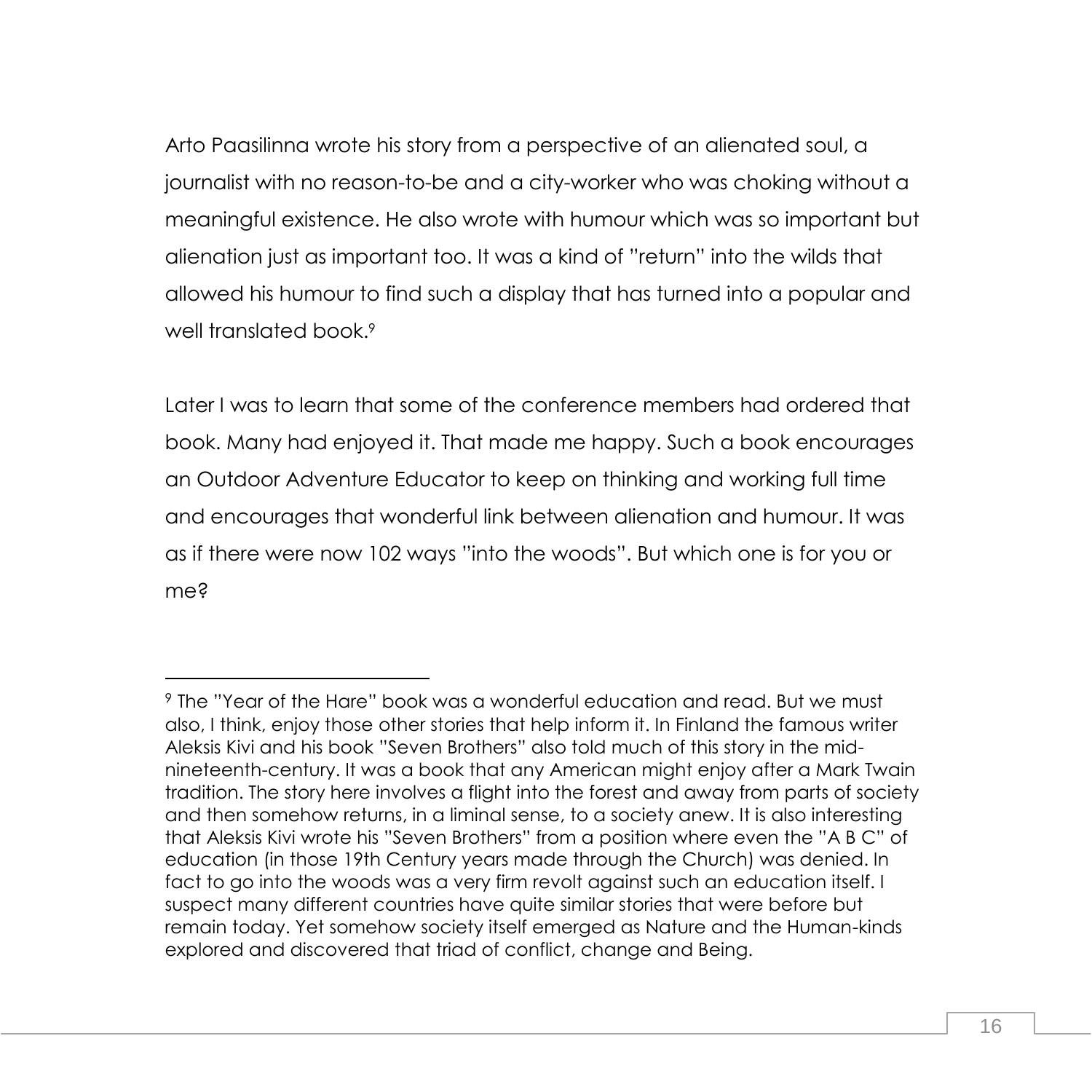I say this here only because such is rarely said, or even given the chance to be said, in so much official writings from this Outdoor Education world that is so well programmed that an Arto Paasilinna would rather visit the local pub.

What is more is that this adventure of "into the woods" was also political. This book combined alienation, humour and the political with the elemental. Arto Paasilinna was far too simple for contemporary Outdoor Programmers. Yet his book has been translated into nine different languages. His story seems to have connected and continued. His "Into The Woods" story seems to have reached out and been as a concentric circle even for all his eccentricities.

Which way and why do we select this "into the woods" theme as a theme that seems to make sense? I ask this only because this "into the woods" theme is much more than we maybe "think it is" - unless that is we "think again" as the woods and the forests just smile heavily upon our fancy ways. But even then we are lost in the woods. Lost always lost. An adventure as a beginning?

But getting lost in the woods might be good sometimes. Just getting strange sometimes ok. Making sense from strange worlds peradventure maybe.

\*\*\*\*\*\*\*\*\*\*\*\*\*\*\*\*\*\*\*\*\*\*\*\*\*\*\*\*\*\*\*\*\*\*\*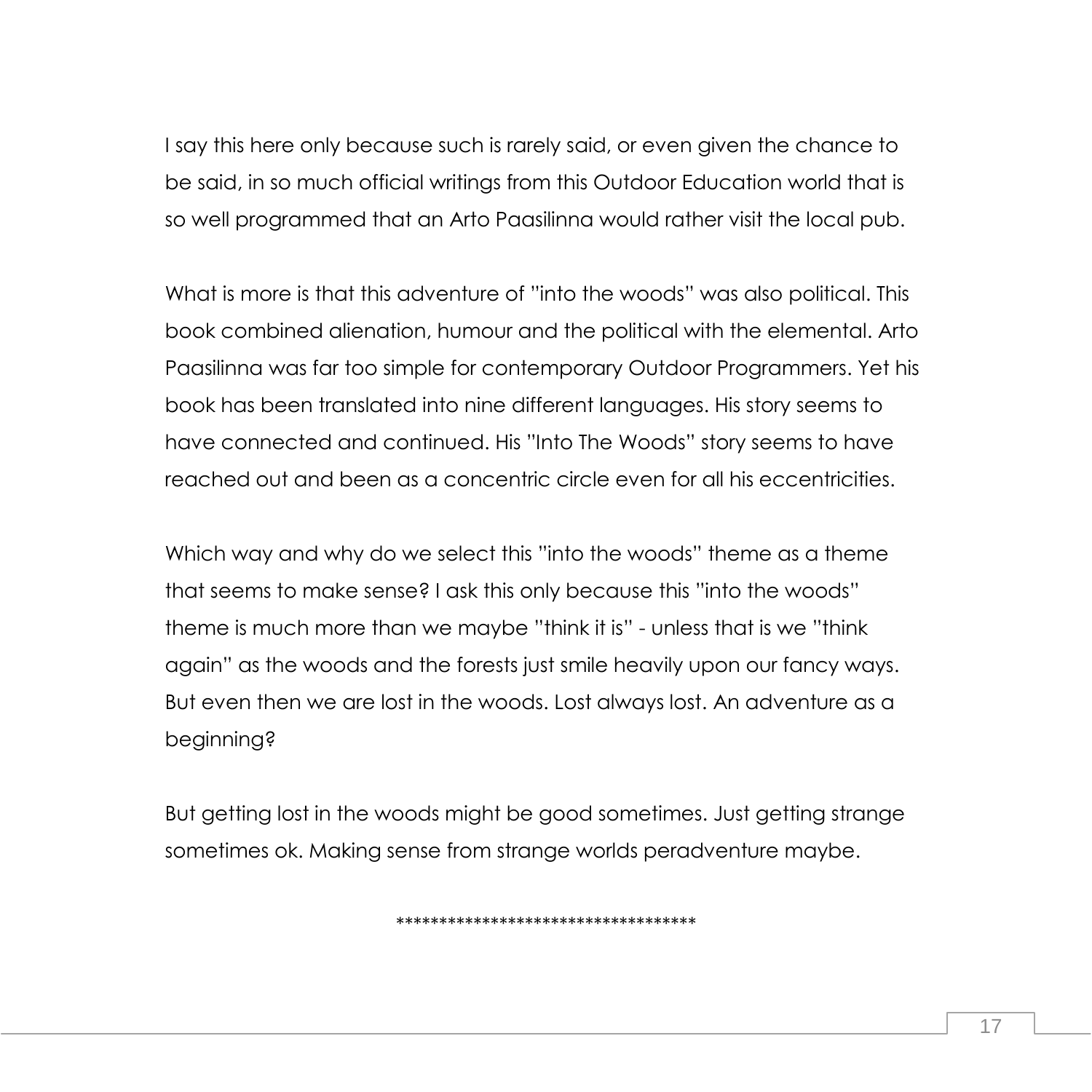I also moved onto memories of an outdoor trip with European students and into the woods and forests of Swedish Lapland. These were all university level students and coming from many different European countries. I tried to tell the story about just how shocked and even angry some of these students were during their first real camping trip "into the woods". If ever there was an example of the feeling that – the heaviest weight we all carry around in our rucksacks is that cultural baggage on our backs – then this was it.

To cut a long story short. Many European students expected and wanted a wilderness experience and expected "their wilderness" to be "provided for consumption". As if advertised in a tourist brochure. Unfortunately reality kicked in. The wilderness areas are still peopled and still alive with human communications. In Swedish Lappland the forests are big but people inhabit those "wilderness" areas. City-Wild nature is always "peopled" in some ways.

At our overnight camping site the students were confronted by three snow mobiles carrying three strong local males with beers. Time for a celebration?

These three snow mobiles and three males had quickly known that strangers were around and in their local "Street Corner Society". So it was clearly the right thing to do to meet up and offer a welcoming beer – especially to the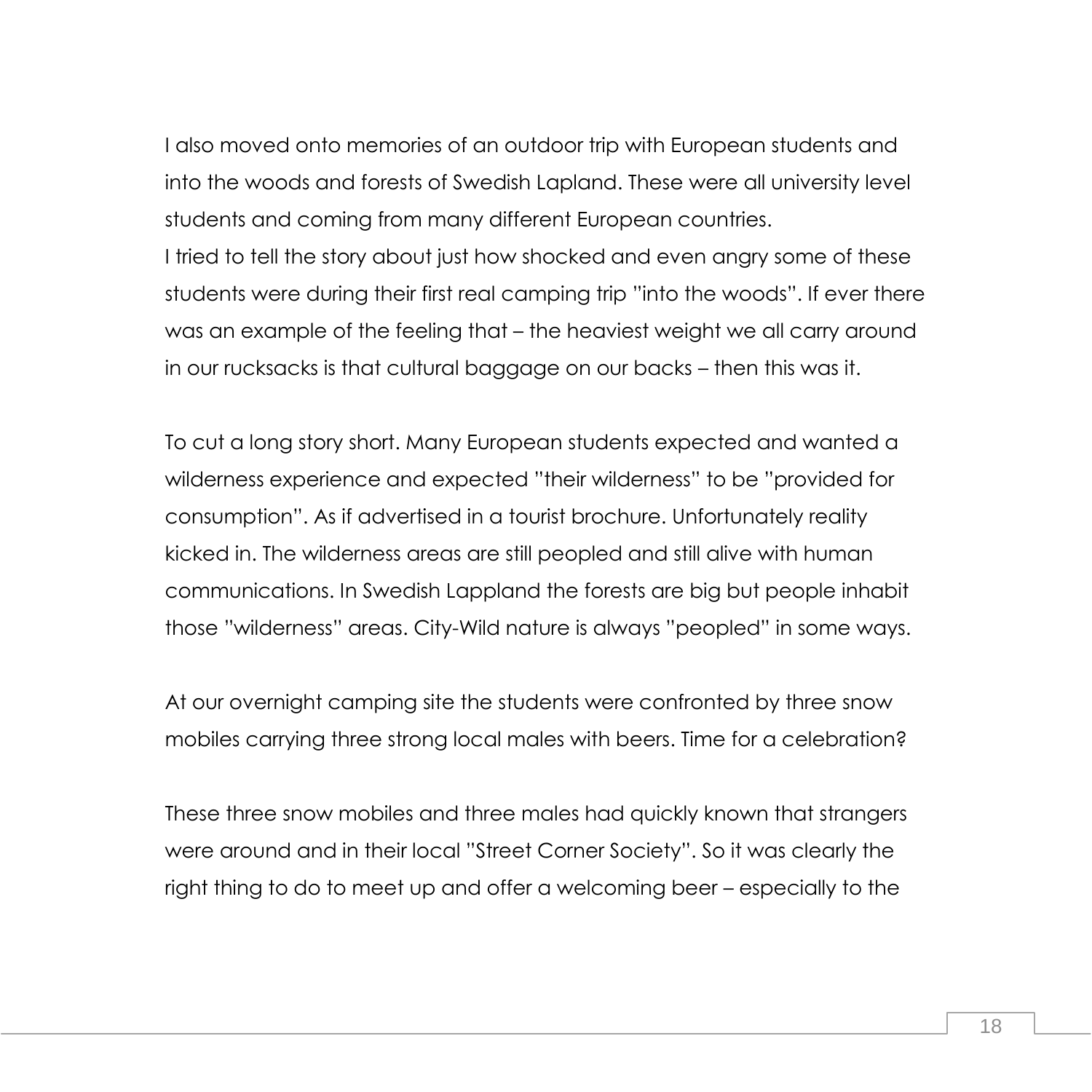females in the student group. The noise of the snowmobiles was loud but the welcoming words from these three local men was quite soft and friendly.

Students were not impressed at all. This was not "their wilderness" at all. In fact the students showed a rather unfriendly and even aggressive attitude to those local men who really belonged there, lived there and worked there.

It is not my intention here to judge or proclaim this or that. Rather I try to say that this "Into The Woods" experience was a clash of cultures for all. Such a clash maybe educational and somewhat,sometimes, illuminating. Such a clash and a clapotis event might be a bit magical as we wake from sleep.

Maybe "my" students in the days after this event learnt something. They certainly discussed things and tried to see the story from a local viewpoint.

My point here would not be worth making if more of the Outdoor Adventure Education "programmes" would include such a basic experiential reality into the official work. Only a few academics write about such basic things, or so it seems. Professional Adventure Educational Programmers and Facilitators for Learning seem to ignore and escape away from such basics. That I think.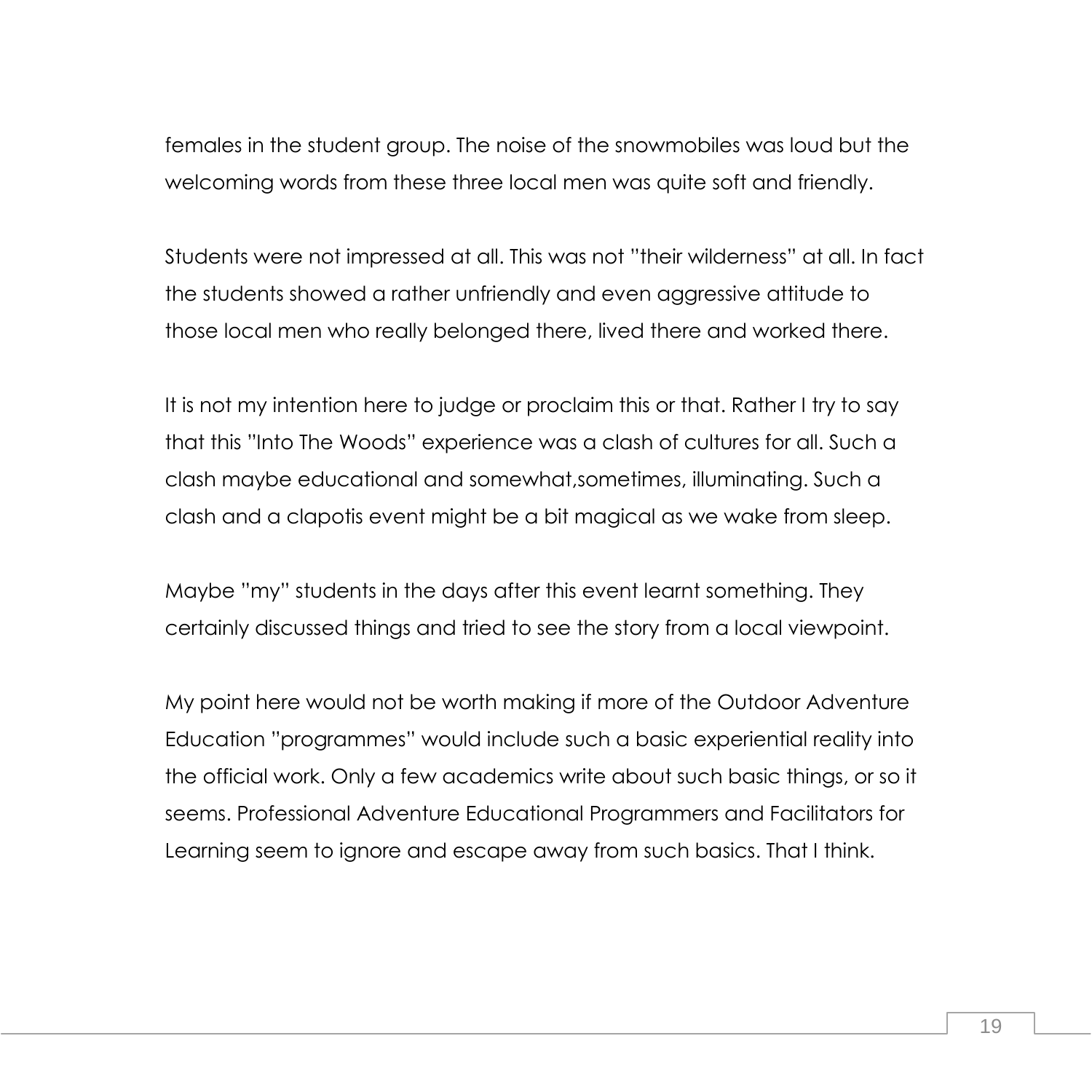As a short comment by-the-way I might say that there may be a world of variable meanings attached to any "Into The Woods" event but such worlds of meaning will be knocked back by any official programming regime which lives and exists through best funded managerial risk-managements. It is also the case, I think, that, to be fair, it takes a long time to really be into the woods and any quick "holiday" ( even a Boot Camp holiday) will not be able to "get into" the woods as woods. "Being Into" is no easy aspect of Being itself as Being as Being. To find a kind of homeliness with the woods? That takes time, a longer-time, than is allowed or financed by thin-skinned and weak therapeutic systems.

Sometimes I sense quite strongly that Outdoor Learning ways of officialdom exhibit a kind of shallow and absurd perspective of both "Being Into" and a being into the woods. As I write this today ( 3rd November 2013) I see that in Europe we have Hungary changing its constitition and laws in the midst of a European Union and global demise. One of the things that Hungary rules as against the law and order is "homeless people" living in the woods. People in Hungary will no longer be able to set up a home in the woods without official permission and thereby a human "Being Into The Woods", as homely, is to be against the law. Being-into the woods has often been a safe-place-against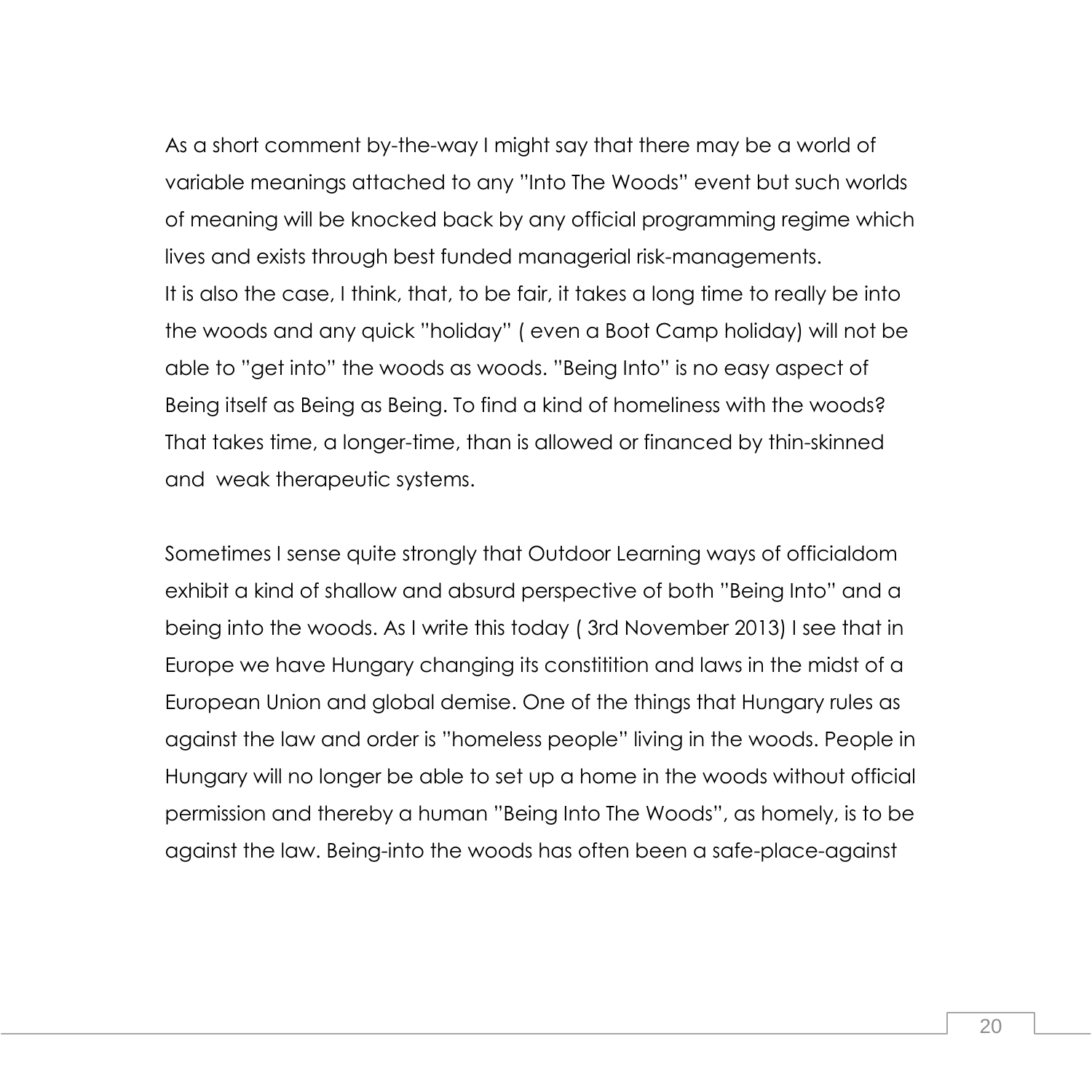this or that law and order system ( Robin Hood theme as "Social Bandit"?). Thereby such is usually banned and criminalised.<sup>10</sup>

I would suggest here rather strongly that to understand this Hungarian issue today is also to understand the privatisation of land and the capitalisation of public places. In fact to understand much of this "into the woods" outdoor learning officialdom and so called "Adventure-based Learning" is best when that which is avoided and hidden away is revealed. Then, maybe, we can know ourselves. That might be a first step to any therapy. To understand our part in consuming the experience of "the woods" might enlighten sometimes.

\*\*\*\*\*\*\*\*\*\*\*\*\*\*\*\*\*\*\*\*\*\*\*\*\*\*\*\*\*\*

 $\overline{a}$ 

<sup>&</sup>lt;sup>10</sup> Even "up here" in Lapland I have witnessed a local story where an old man was found in the forest. He had been "missing" from the official offices. When the social welfare department found him they insisted on his joining the system. They also insisted to pay him backdated social welfare monies. To cut a long story short this old "wilderness man" was taken to the big city and given money to spend. He then bought 10 televisions. He had the idea that these TV things added to the walls and the home. He just liked the art-work as it were. No electricity? No problem. He did not use electricity. This was from the late 1970s in Lapland. As I lived only a few hours walk from this "missing man" I began to learn something about this "Being With The Woods" as home rather than "experience". Do I romantisize? Not all all. I simply tell a story that is real and that happened and thereby ask myself a few deep questions about just what is and what is not. Such is one small beginning for any Outdoor and Adventure Education. Such is one appreciation, perhaps, of life itself. Into the woods? For whom?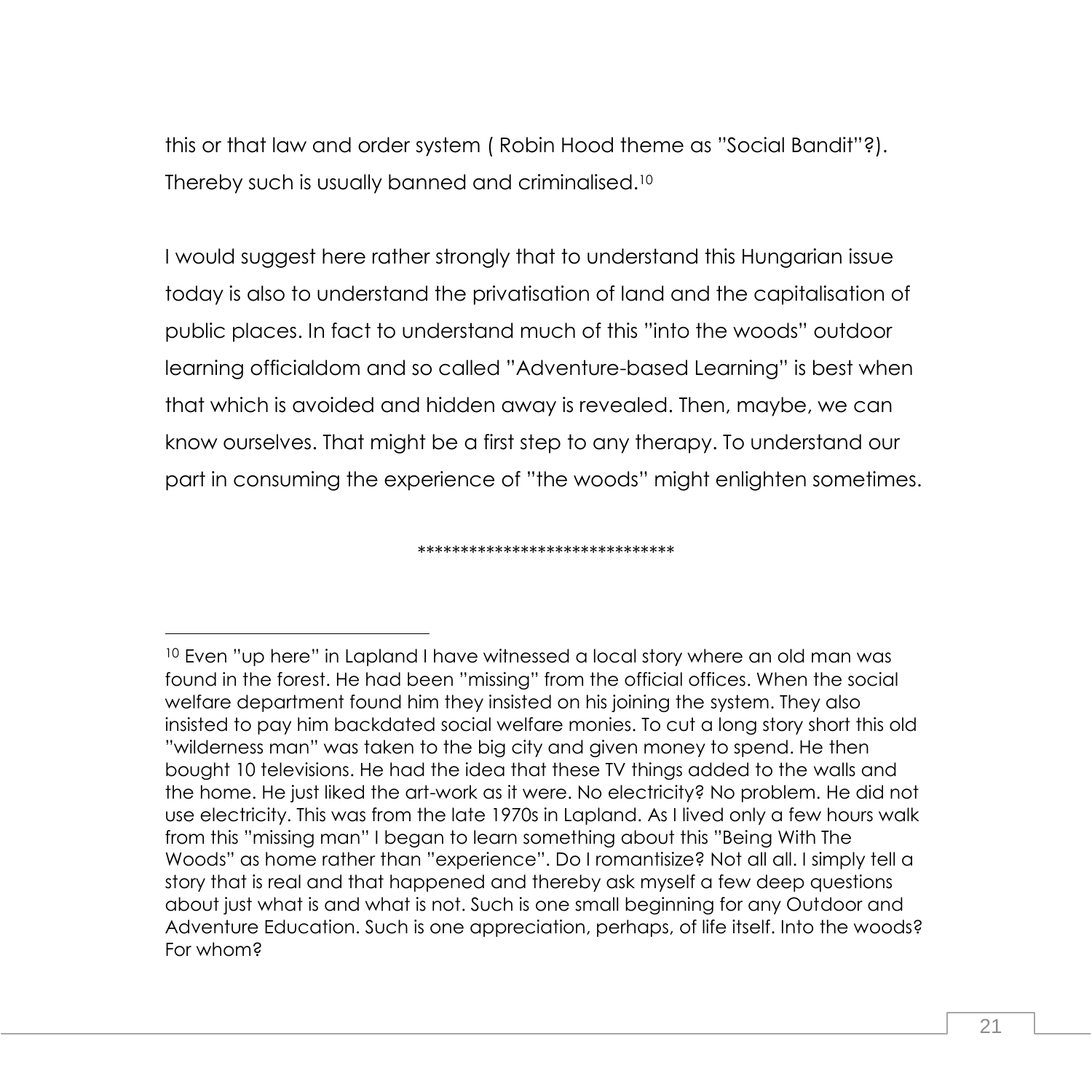Then, as I recall, I tried to talk about a North American tale. It was really north and the book was a beautiful story about just how a local "outdoors man" can meet an "city academic woman" and find a life together no matter what. This book was sent to me some years ago by the Canadian outdoor educator Bob Henderson who was involved in The Ontario Journal of Outdoor Education. It was such a blessing. Bob Henderson saw in that book a kind of story which might give thoughts to others and sometimes illuminate. Thanks Bob. I hope that your gift to me may be a travelling gift to others.

The story was a human story of relationships but, at the same time, this story was about both city and local "outdoor" values. Capitalism was central too as an ideology quite much in conflict with any spirit of the woods or "outdoors".

The story was also about a northern "into to the woods" guy who fell in love with an academic gal who taught in the city university. Culture clashes oh yes and love oh yes. The story continues in this kind of way. It was a personal and lived-experience story. In some way the spirit of the cultural outdoors is expressed through this story. How does it end?

Well, if you do not read the book you will never know. Damit, I should have been working in advertising I would have made lots and lots of money. I jest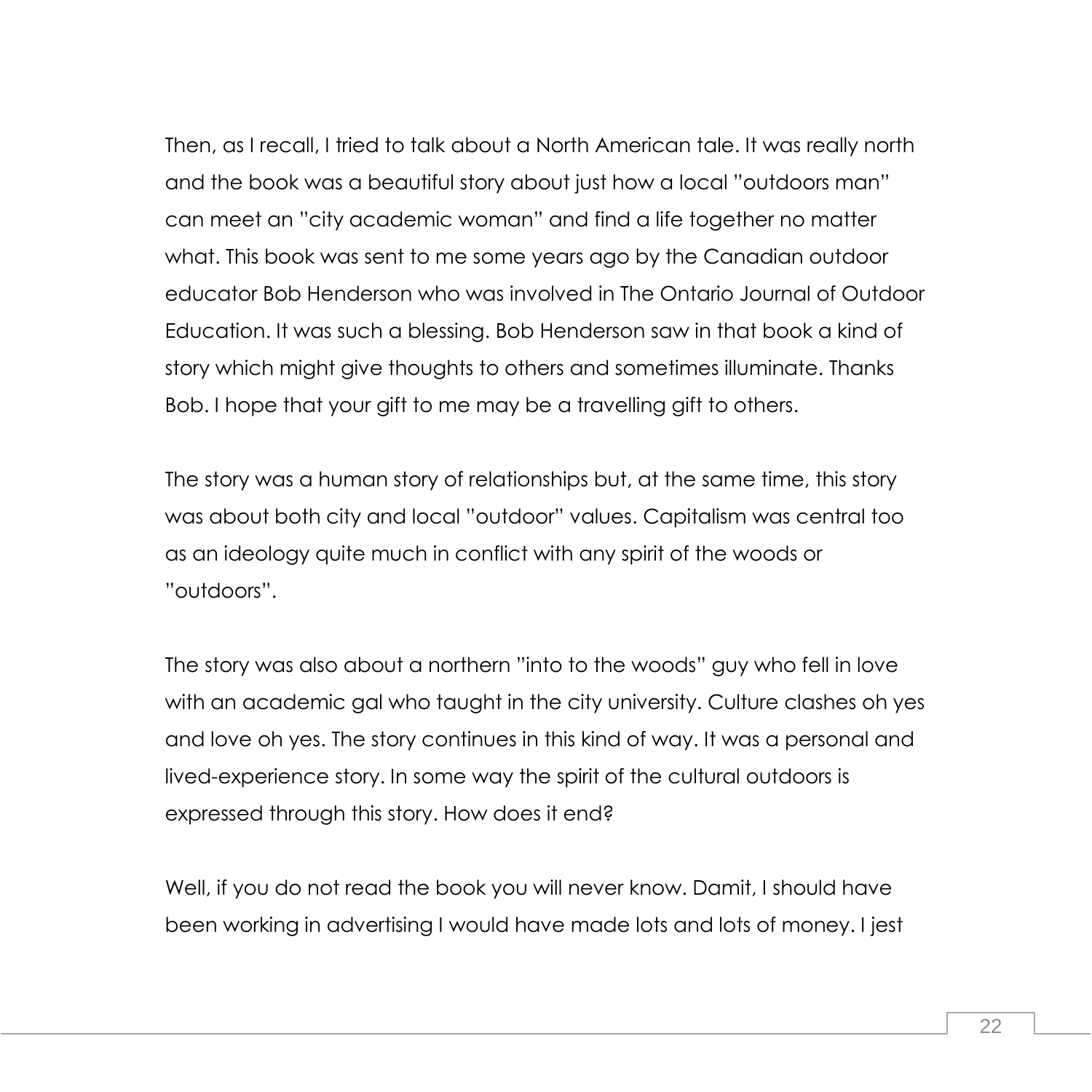with reason here. Why? Because I cannot spoil that wonderful book and I refuse to write a guidebook to any "Into The Woods" experience. So I jest as a good jester might and will. Safer that way when Kings and Queens can chop off your head. I jest as others write guidebooks. Better just to jest.

This good book talks about the best ways to avoid any kind of Management Programming techniques disguised as an Adventure Education. This good book also talks about love, sex, adventure and business politics through a looking glass of a "Reality Land" that helps us join a conversation that is all too often denied. Liked it I did. Educational it was. Most inappropriate?

It was all something like a letter to Karl Marx. When Marx called rural and outdoor folk "idiots" a new conversation begins. Somehow this book is so very simple that it demands deep thoughts. But here I play mischief games do I not? Here I play and hope. Oh yes. Being "into the woods" is full of mischief.

This book is best read and discussed from a simple campfire. That is free, in some ways, from the curricula that rules the rural idiots and youth-at-risk. But two people forged a loving relationship in this true story of the conflicts that are inherent as "Outdoor" folk mix with "City" folk for real. But this was no exotic weekend retreat and no escape. This relationship needed slow time to flourish. Yet it had many fast-time movements too. A dynamic relationship?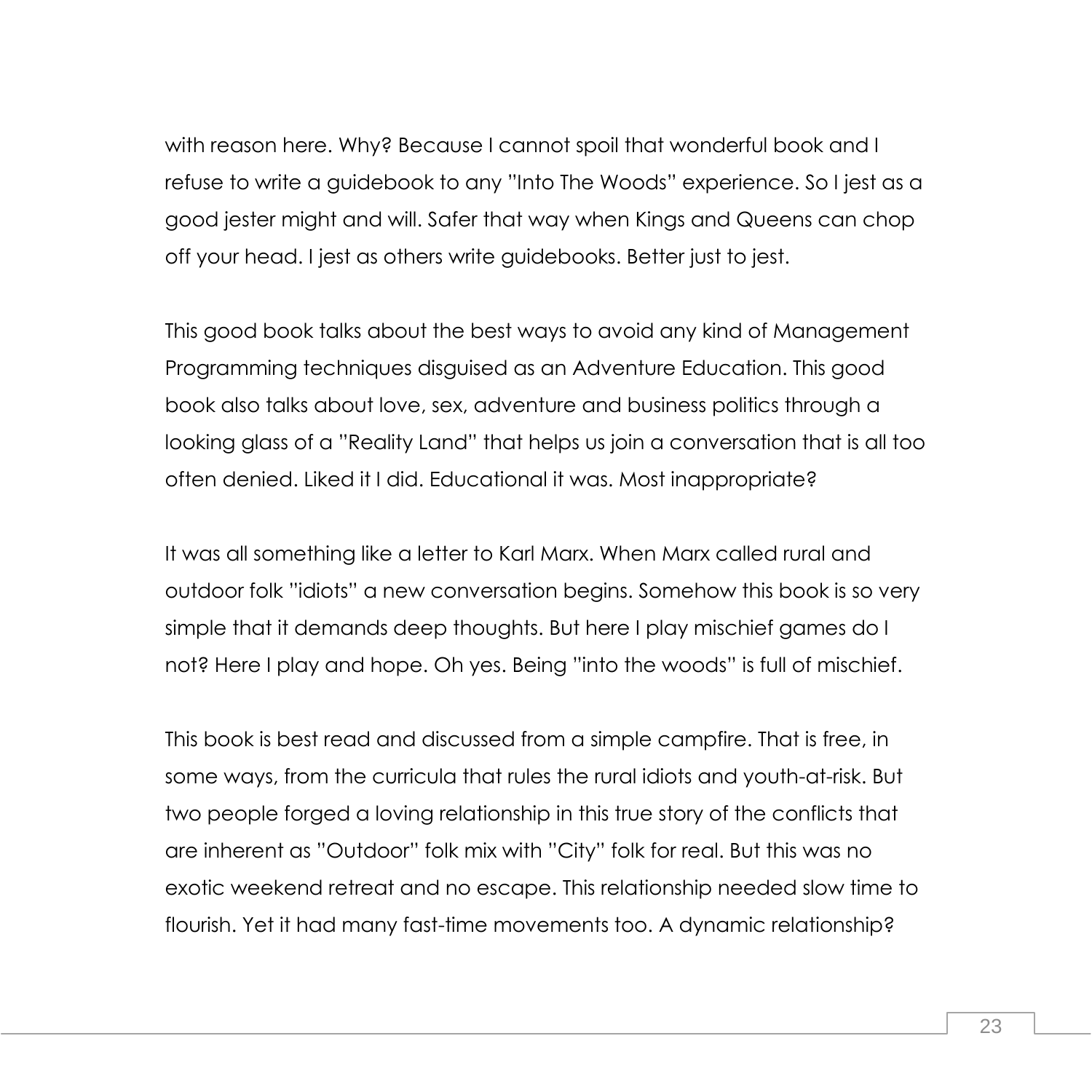One big question here is about "time" and "speed". Are rural folk really so slow? Are city folk really so fast? What may happen when they meet?

The lovely book was " Halfway Man" (1989) by the writer Wayland Drew.

This book was also full of northern humour vis-a-vis city business ethics and polite manipulations. Outdoor folk usually have a wicked and wonderful sense of humour that city folk have yet to appreciate when they merely visit for some holiday or therapeutic experience.

Wayland Drew wrote this in the context of a discussion with a city lawyer who wanted to own the land :-

" If I want to hear from an ASSHOLE I'll fart." ( Halfway Man page 81)

Rural idiots can hit back at fast-time city lawyers with a deep smile.

\*\*\*\*\*\*\*\*\*\*\*\*\*\*\*\*\*\*\*\*\*\*\*\*\*\*\*\*\*\*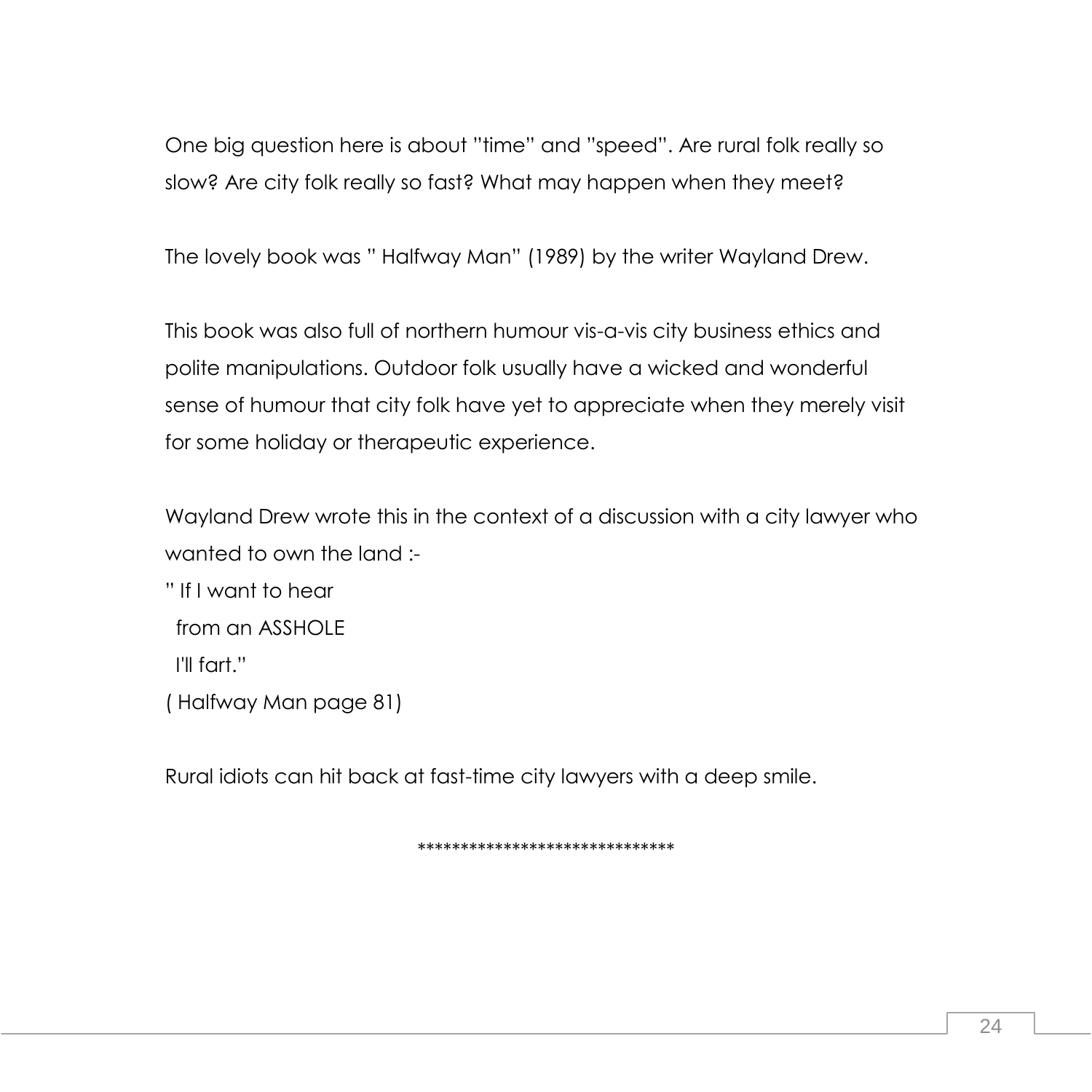One of the big points that I tried to make in my small lecture was just this. The so called outdoor folk, or those people really "into the woods", made a sense of humour about those that just visited as tourists or travelling opportunists. The city folk however would usually just label local folk as fools and idiots rooted in a slow thinking way that did not satisfy the reality of city-ways that were the best and only ways. The northern outdoor humour I feel deeply as I can laugh and smile about such conflicts. I can even fart as I write this and fart with a smile. But my lecture was also made with a perfumed smell of city decency. I lectured within a well perfumed city perhaps.

Perhaps I ought to have talked about a "troubled youth" on a social work programme. I remember it so well from the early 1970s in the UK. The simple memory for me is this. One such "troubled youth" came up to me and said a very simple comment that hit me deeply. He asked :-

"Why do you take us away for good weekends like this and then return us back into this city shit hole?"

Maybe there is much to be learnt from an "asshole" and "shit hole" as we venture "into the woods" and the great outdoors. Elemental, maybe. However the point here is that of a conflict rather than any "one way to be".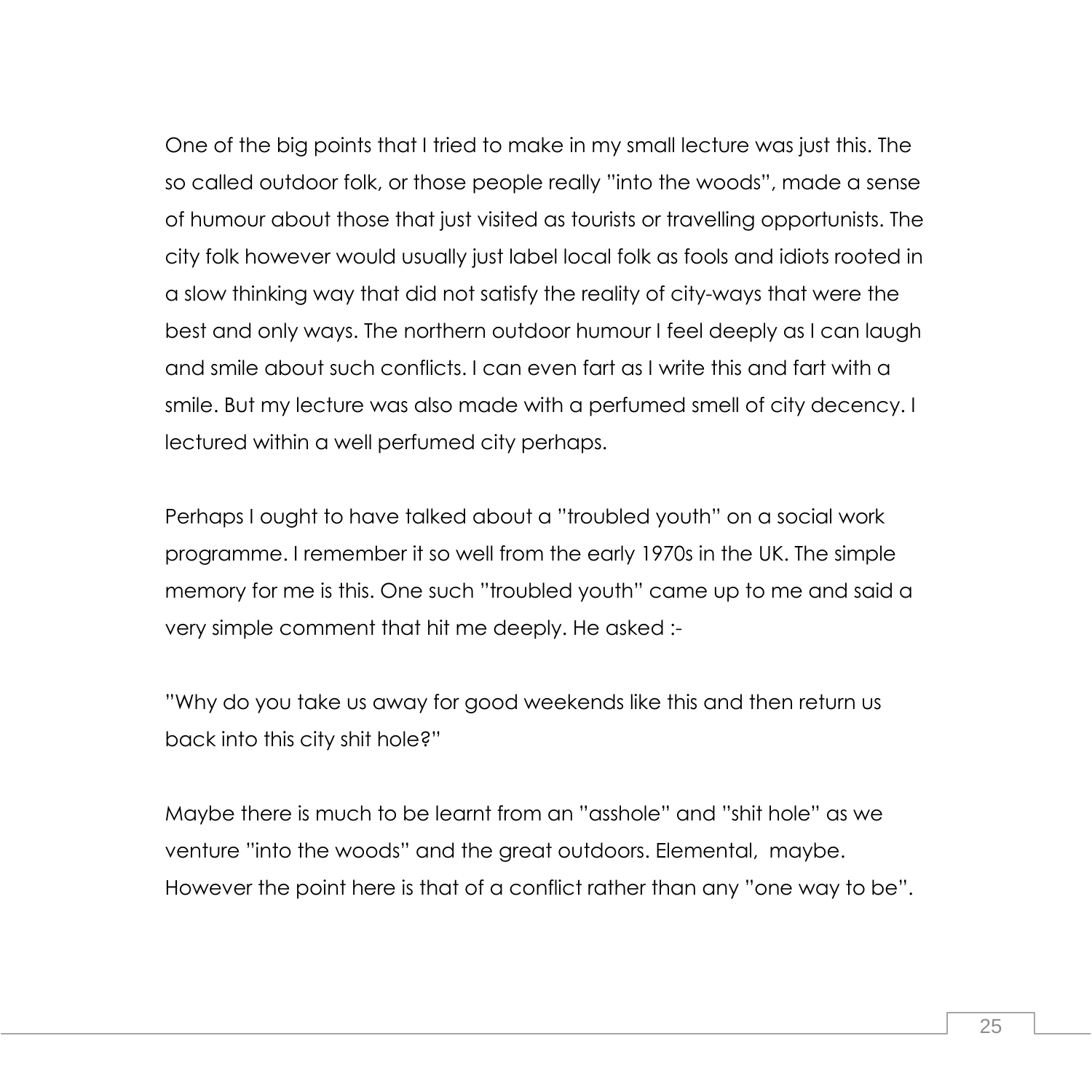I suspect that the "Halfway Man" book by Wayland Drew might help open up pathways that are all too often avoided because they are not appropriate as they do not get funding and financial short-termed glory.

I also suspect that such books, that deeply sense the "into the woods" and the outdoor life experiences, are avoided by the Adventure Programmers and the Salvation Army and the vast array of Evangelical careerists. Maybe I write from the nether regions. But better to read "Halfway Man". Your own self?

Sometimes it is much better to read and discuss and think about that which is just not said in public. Sometimes we are better to involve ourselves in that which is inappropriate. Even Hermes delivered messages from "above" and yet still enabled critical thoughts. Civilisation is full of "other-worlds" that may be felt firmly through openness peradventure. Mediation? With otherness?

## \*\*\*\*\*\*\*\*\*\*\*\*\*\*\*\*\*\*\*\*\*\*\*\*\*\*\*\*\*\*

After that lecture I also received questions from a few people that wanted to say something or add more. I enjoyed that.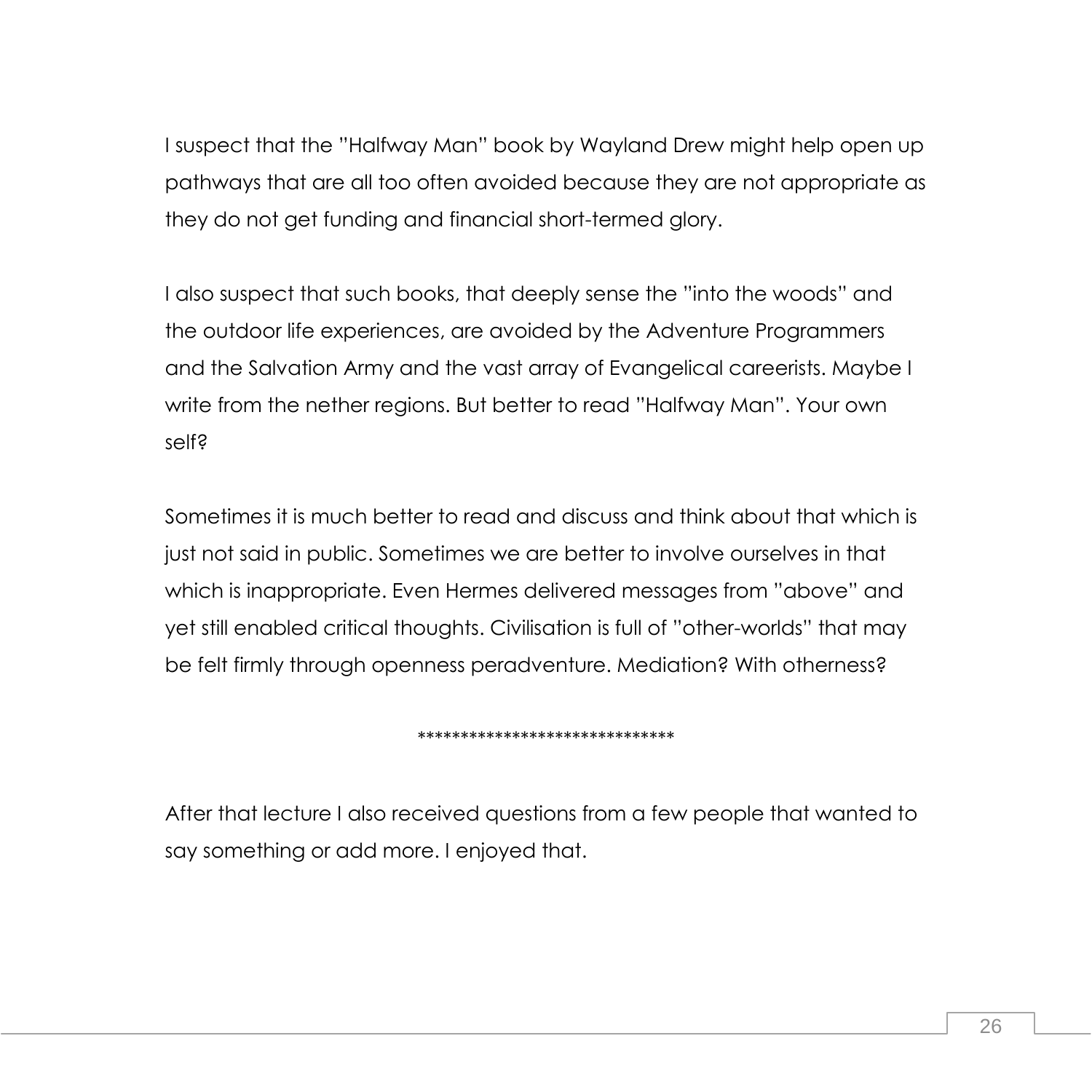One question that I was asked quite shocked me. I was asked if I followed a way of Zen. I replied that I was not sure about that but I always enjoyed the writings of a Hermann Hesse. I could not think of any other way of reply. Yet this seemed to be good enough for one person to continue and seek out the many ways within nature and things and folk. My reply was just good enough for him to feel ok and free to carry on seeking for meaning and significance. Yes, my reply was "just good enough". A kind of openness was possible.

In fact Hermann Hesse was involved in our work with the outdoors. He was one member of a group that tried so hard to combat Hitler and then try so hard to encourage an Outdoor Education back in the 1940s in a war-mad Europe. Perhaps this is a history that remains to be written. Political you see.

But more than this Hesse delivered letters and post to us all in those times and then just went away to deliver more messages to others. It was always with an otherness that Hesse worked with. The vast differences within any humanity itself were, said Hesse, wonderful and beautiful. Such a critique of 20th Century Modernity and Capitalism was quickly hidden away again and again and Hesse became labelled as a Romantic follower of Zen things. Oh how our hidden churches refuse that otherness and translucent awareness which might, might often, illuminate through a hermeneutical "fogue" as a most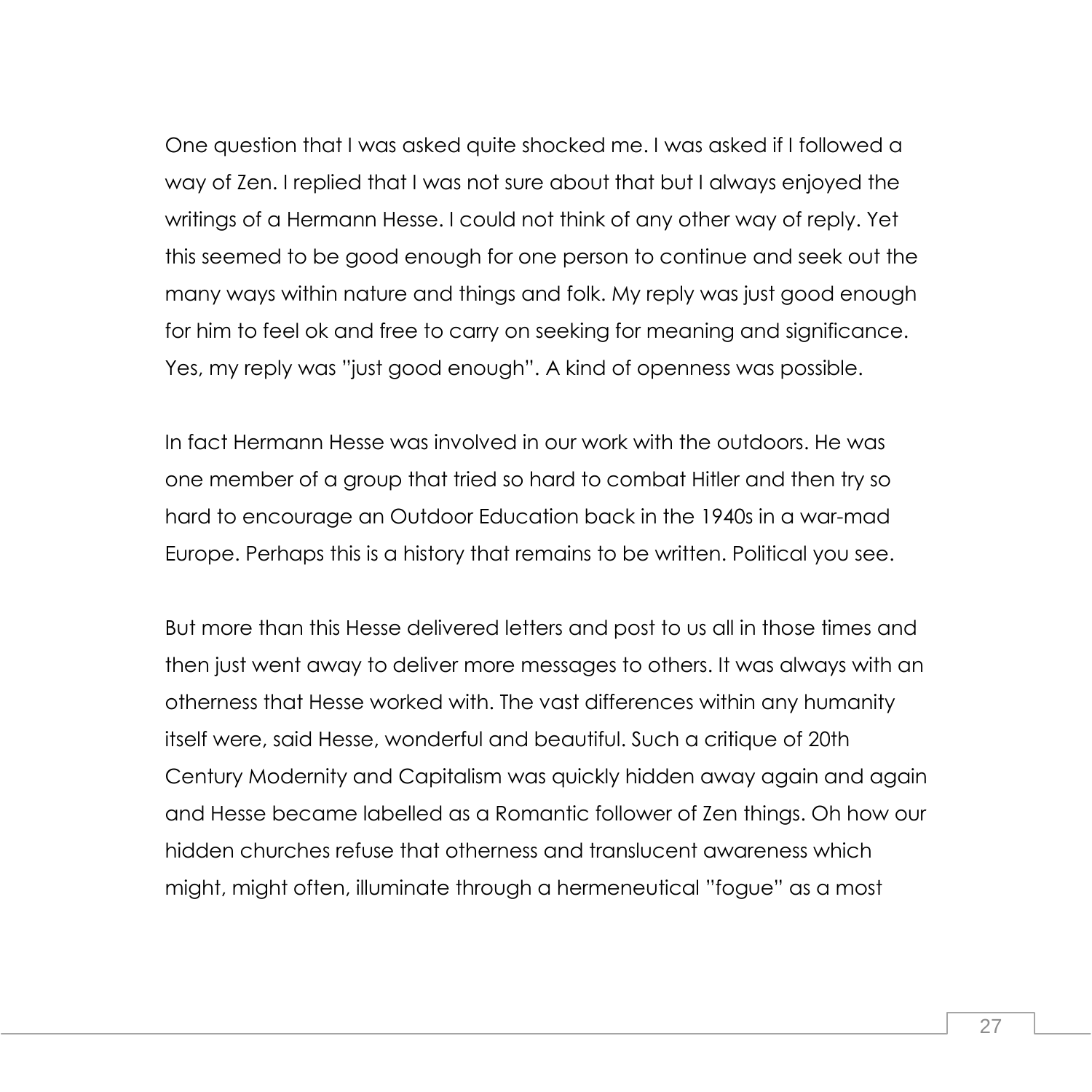musical adventure experience. A conversation as betwixt and between differences as real lived-experiences enacted.

#### \*\*\*\*\*\*\*\*\*\*\*\*\*\*\*\*\*\*\*\*\*\*\*\*\*\*\*\*\*\*\*

Another question that came to me was wonderfully direct. I was asked why I seemed to be in such a hurry when I had talked about slow-time and the outdoors. I replied quickly : " The bar is closing in five minutes". This was made all the better by the laughs. This small happening helped us smile. As one "Friluftsliv" philosophy says : "How far can we go with a smile". Nice that.

Then I was asked about this talk of hermeneutics. The question came from an active outdoor adventure therapist who was clearly working with those kinds of young people that cried out for something quite different in their lives. We then discussed around a small table just what life-experiences might mean to us all in a social and political-economic context. We discussed just what a significant experience might be for different people. We then discussed about the possibilities of troubled youth actually living one or more years alongside real "into the woods" folk communities. I enjoyed this opening up of a debate.I also felt that such a debate was to continue in worlds that were not mine alone. Such continues in ways that are both before and beyond, eternally.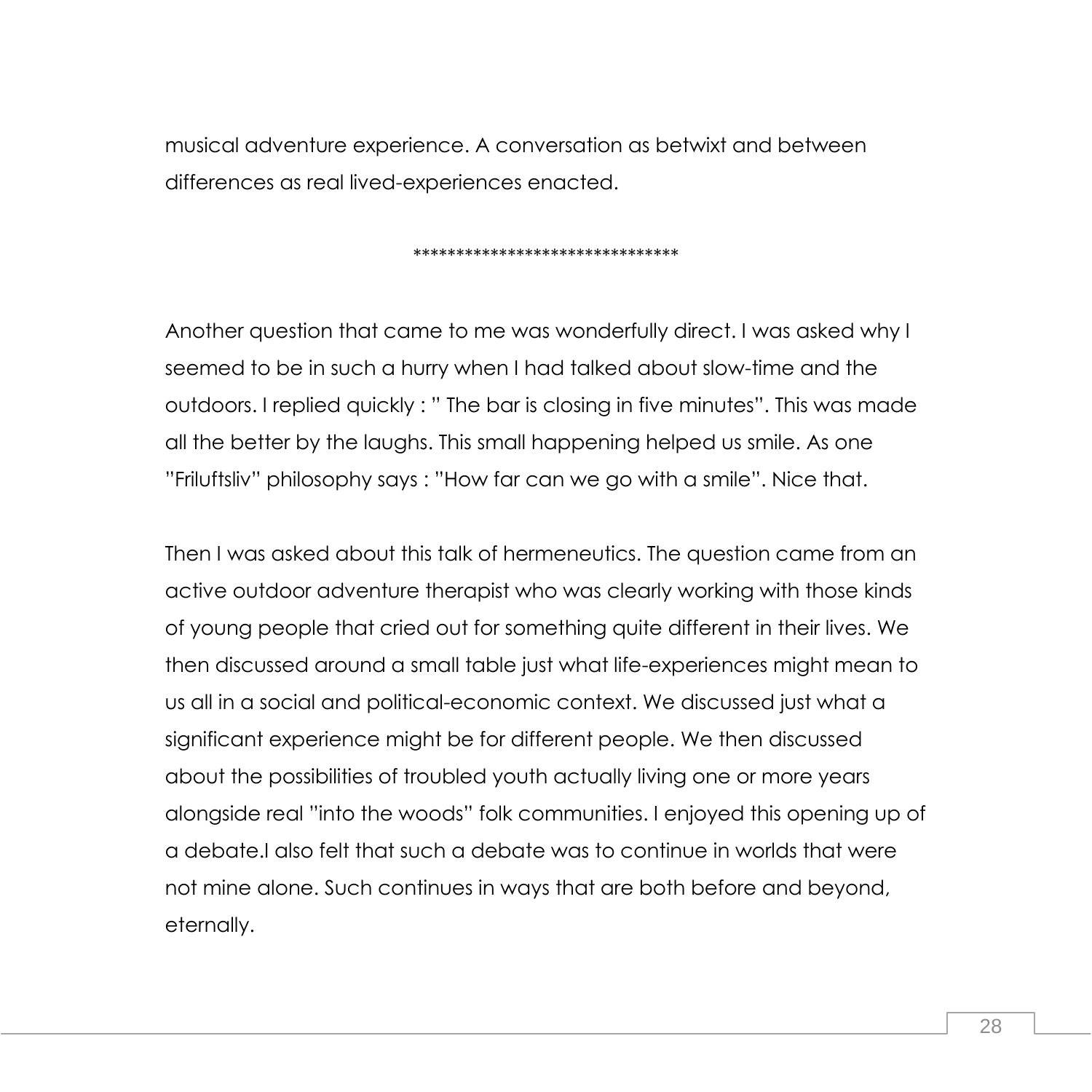With another conference group I chatted about even more than 101 ways of this "Into The Woods" theme. We chatted about young people learning to light a fire outdoors safely. This, in Finland, used to be a common education.

We also talked then about photography and theatre and the "arts" as made in the woods and "with" the outdoors. This was not just for "young offenders" as this was for all – old and young alike – as a liberal arts movement good for more than 101 different kinds of people. Painting? Poetry? Just planting a few seeds in some earth? I guess it all comes down to that Classical question of education itself. What is this education and learning that we espouse ? Can we handle the beast within this civilization of discontents?

We talked also about just discussing books, reading them and writing them, from within these many kinds of ambient radical "woods" situations.

Would a book written from the forests be different from a book written from a coastal shore or mountain? Was a forest viewpoint different from a sea shore or a mountain top as a writer or a thinker thinks and writes within-place?

These kinds of conversations encouraged me to continue conversation that may not always be correct conversations when an "Into The Woods" theme is on the menu. A theme or a concept is always on-the-move is it not?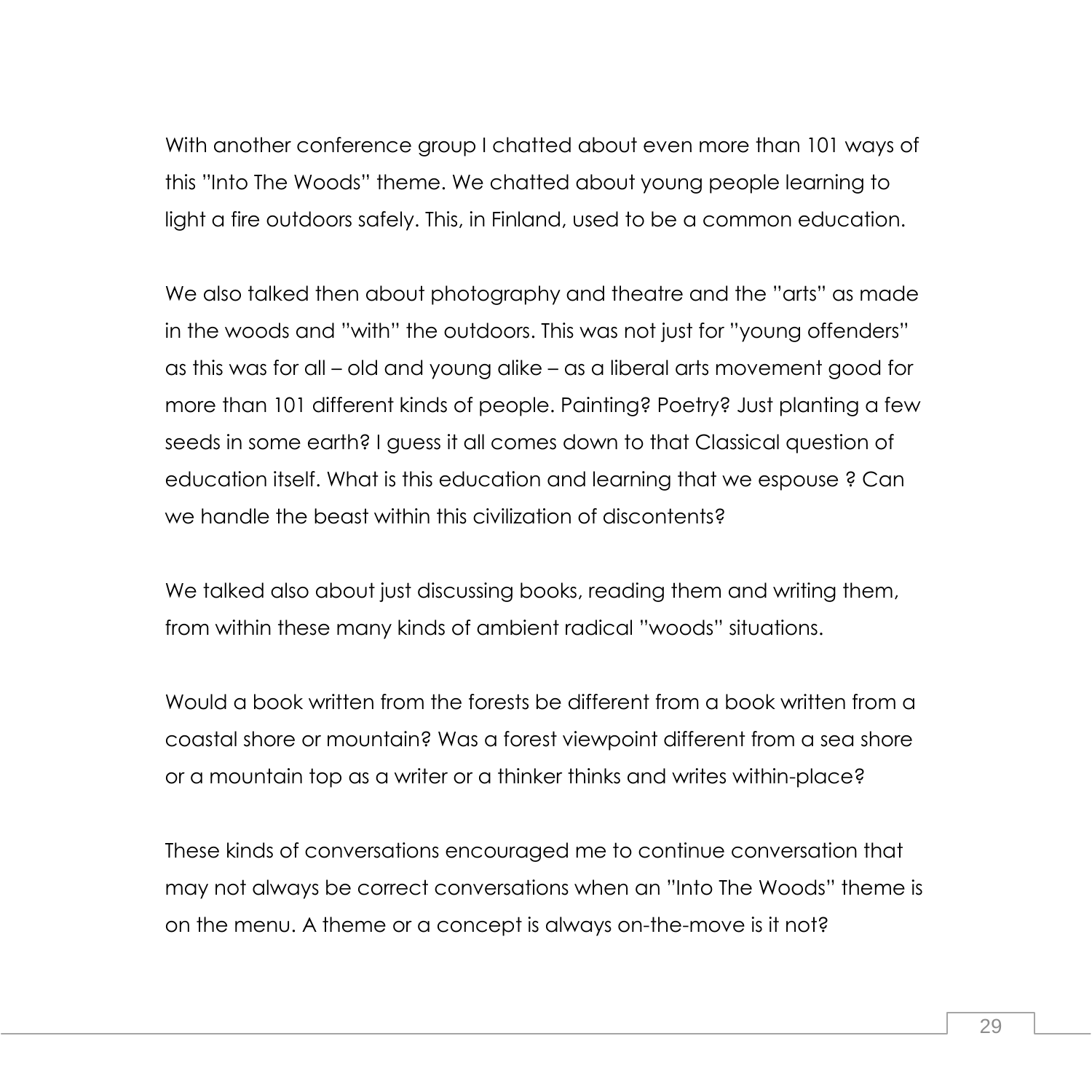Maybe these conversations help, just a little, to open up possibilities and the realities that can sometimes get ignored or forgotten through any "one way" system as a be all and end all programme with both inputs and outputs that somehow deny different ways of Being-Into the woods and "with life".

I guess I shared that kind of hope with others whereby a wide-wild world of humanity would not be hijacked by any one big "One-Way" orthodoxy.<sup>11</sup>

## \*\*\*\*\*\*\*\*\*\*\*\*\*\*\*\*\*\*\*\*\*\*\*\*\*\*\*\*\*\*

A question that almost infuriated me at the time was this : " Why do you always talk against our work?"

I think I was less than polite in my answer which was : " Because I am with and for an Outdoor Adventure Education that might really matter". It was not a good reply and I sometimes, now, regret that. Conference chats are like that sometimes. Yet if I could have found a better response then who knows what might have happened. But at least I blasted out my basic assumptions.

<sup>&</sup>lt;sup>11</sup> A one way orthodoxy is sometimes and often hidden. Even the most important words like " with", "and", "into" and "for" gets somehow put into a forgotten place whereby fancy fasionable terms rule the day. Big projects and programmes are often that devil within. The refusal of small words that might sink the big ship?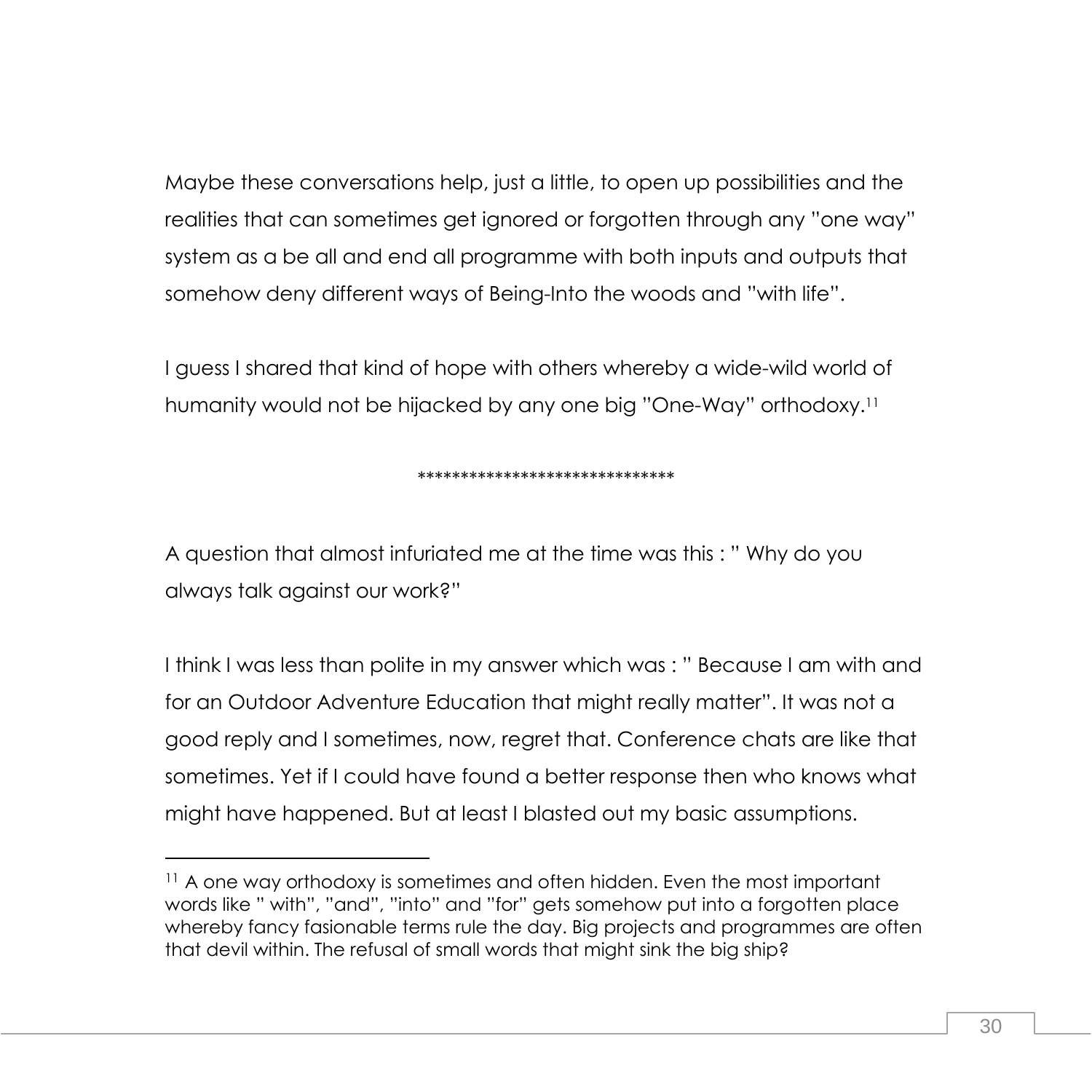I will live to regret that but I was deeply travelling pathways into the woods that were less well travelled. The poetry of Robert Frost had grabbed me but such poetry admits the mistakes and the conflicts both within and without. Betwixt and between. In my reply I had become anti-education and rather arrogant. I regret that today but I cannot promise that the very same will not happen again someday. Those in education have a dutiful right to confuse me whenever I show signs of joining them in the acceptable-worlds of Being Well. Such a conflict is essential as we must often travel pathways that are rarely travelled. ( the interested reader might just ask just why I do not talk of risk).

Maybe I could have said something "Into The Woods" being a folk-like thing and a peopled-thing. I might have asked about any learning experience or education. I might have allowed that infuriating question to move. But I did not do that then. Maybe next time I will learn as I get infuriated. Maybe.

I might ask just why we sometimes see the "Into The Woods" experiences as that which is attached to a "Waste Land". Or, for that matter, something that is attached to the "Pure Land". I must today centre myself upon such modern issues as I try to release myself from torment and conflict. I must DO and act myself too in the public sphere wherby both subjective and objective things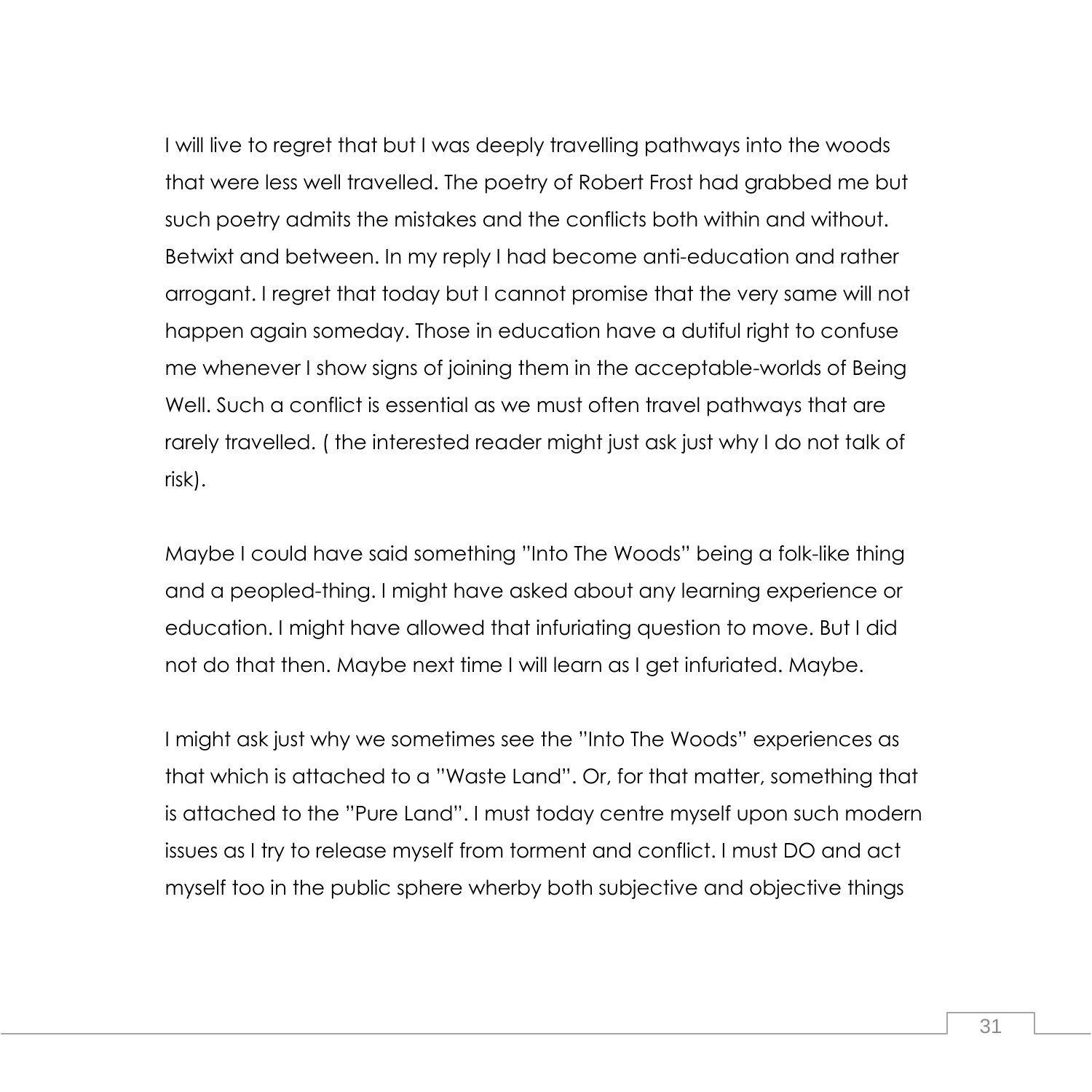might, might just sometimes, be understood by both myself and others in a kind of togetherly way. That, when "things" are much more than mere things.

Words and words and fancy concepts? Yes and No, both, at times when any so called "Being Into The Woods" is just that. Why? Such a why question does seem to be a quite natural human condition of civilisation itself. But these kinds of questions seem to be opened up through a kind of Liberal Arts atmosphere and closed down through a managerial puppeteering programme built upon war-like targets and abstracted instrumental goals somehow amiss.

Being Into The Woods, just like trying to make a face-to-face presentation to a large audience, is always a deeply moving experience as movement itself takes on "itself" a kind of forceful presence as a wide range of differences try to remain somehow unified. There is a kind of elemental reality within.

### \*\*\*\*\*\*\*\*\*\*\*\*\*\*\*\*\*\*\*\*\*\*\*\*\*\*\*\*\*\*\*\*\*\*\*

But before I end in my eternal and habitual inconclusive way let me open up to that which was not said and that which was just waiting behind. Let me try to say something about my own backstage preperations which-yet remained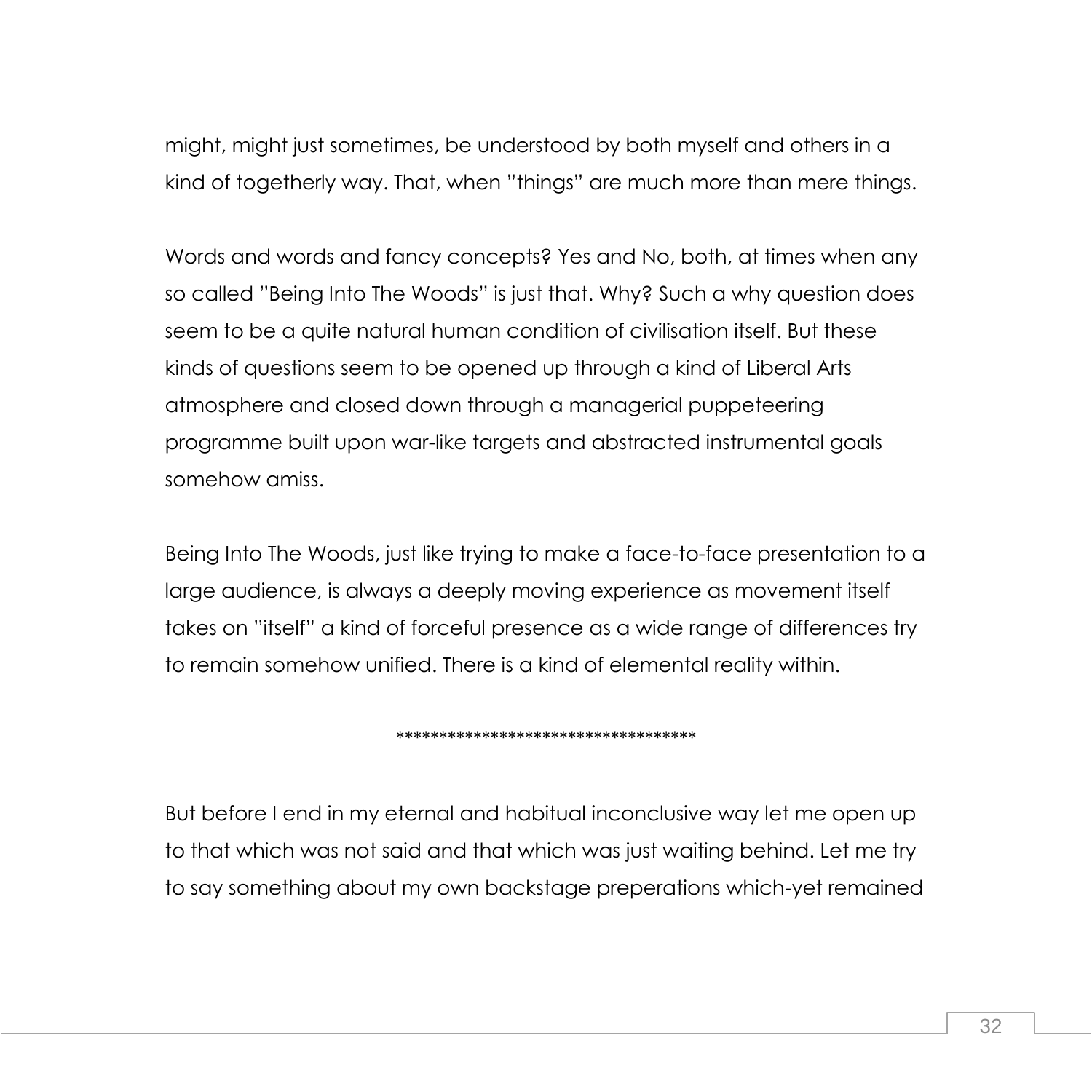backstage although they deeply informed my presentation. Perhaps that which I did not say in public was just as significant as that which I did say.

Maybe that is just the way it is with our worlds of communication sometimes. I totally missed out the links to military, church and political organisations that have been within Outdoor Education ways over the last centuries. This was not a deliberate act on my behalf. This was a perchance fact then with idle hindsight now. But such huge matters informed my face-to-face presentation as a hidden-other informs.<sup>12</sup>

I was almost ready to make a few points about "Being Into The Woods" as a kind of elemental conversation with Modern Times where lost worlds become as significant as so called risky-futures. Something stopped me saying this. I

 $\overline{a}$ 

<sup>&</sup>lt;sup>12</sup> To try and say what can be said is quite impossible in terms of communication. We are always saying things that cannot really be said in the big picture of things and words. But in that lecture I felt quite strongly that something "else" was making this conversation. I just did not get around to talking about everything that I had planned to talk. I was, in one way, living the moment peradventure as I sensed the spirit of the place and the non-rational parts of me in an official performance. I guess this was more theatre than science. I guess also that this was a reasonable way to try and communicate. This arena of debate has long been spoken and written whereby the Arts and the Sciences have been sometimes polarised or sometimes been linked together. This has been going on for some time, 300 and more years. This debate that may be experienced and made "Into The Woods" is a possible world that might just find a place to breathe-in and breathe-out as difference itself. I do not say this lightly. In fact I say this from the dark underworlds of the deep forest itself. For whom does the forest bell ring? Now that is a question that Outdoor Adventure Education might ask of itself. Yes?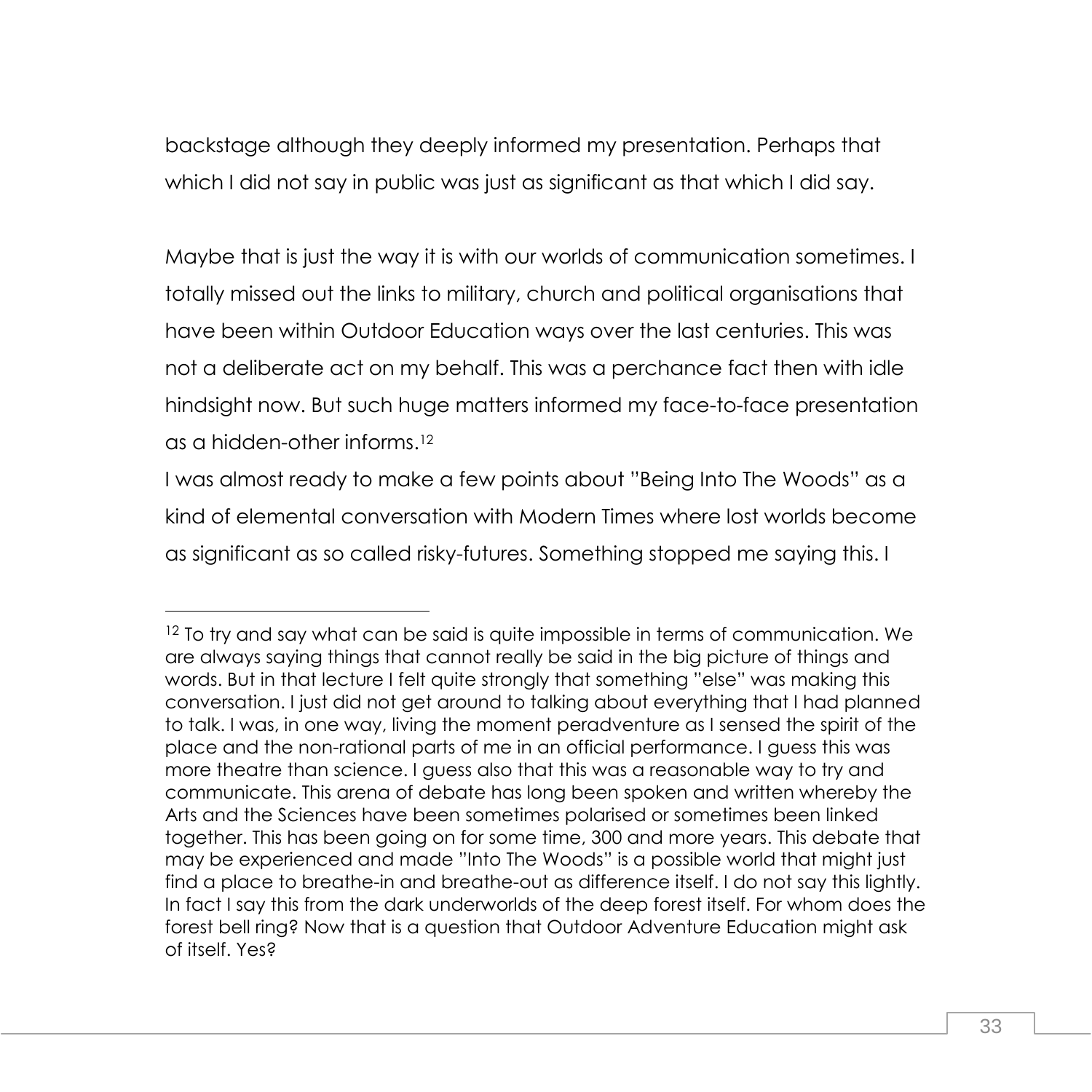was ready to make a critical point and then talk about the elementary forms of an Outdoor Adventure Education Life. But something stopped me.

But here and now, through this text, I sense a different possibility that is still face-to-face with any reader but yet still at a kind of distance whereby the social might emerge. The social aspects of "Being Into The Forest" have, for a very long time now, been totally refused by so many and most. Indeed the deep and often "hidden-other", that is the social, has been ignored by those that provide us all with fancy programmes that "add-value" to the "outdoors".

Modernity, which is one aspect of our consciousness today, was always a kind of play between lost worlds and future worlds whereby the elemental senses of Being compared and contrasted with new orders and freedoms. It seemed to me that Modernity itself was one part in this "into the woods" act that was often to be called "experience". Therefore the social forces acted with and against our Modern heads of both feeling and thinking things. Such social forces, which were and are firmy connected with any political economy were one face of of that Modern question : Who am I? Who am I when this world is so different? Who am I when this world insists that I have an identity?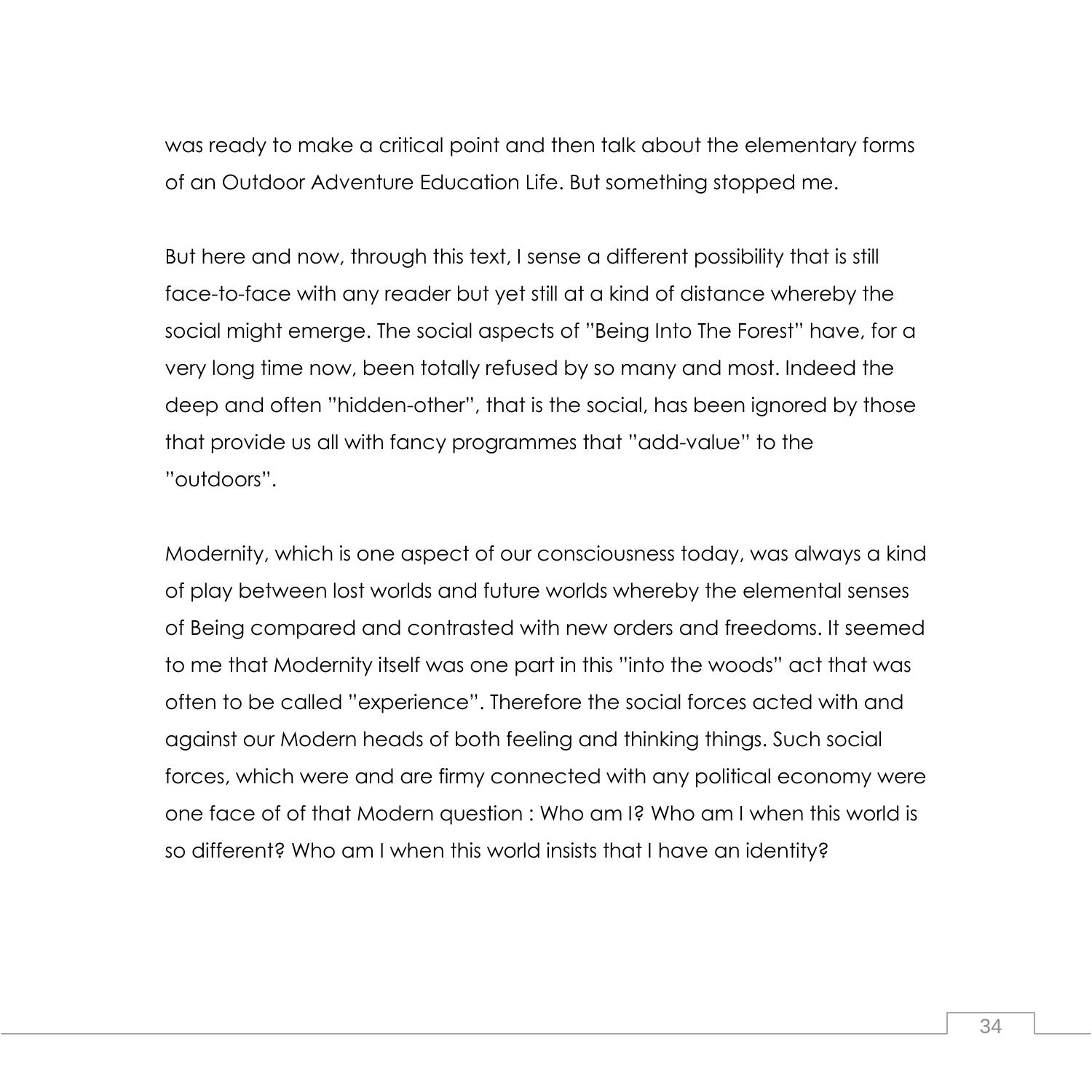What am I as a "self" who cannot escape the social? What am I when I seek the elemental truth of the forest and the wilds and then find only the freedom to die? How can I measure this in a way that satisfies Modern Ways and "Me" and "I" in doubt all the time? How can I measure myself?

Through the "Woods" and the "Wilds" may I find myself? Through this outdoor life might I find a learning experience? Surely I must "Dare To Know" myself. I might measure my Modern self when I dare to know Modern times wild-side.

This kind of appreciation of any Being Into The Woods might be enjoyed and might be acted upon. A slow reading of Charles Lemert (1995) from the social theory side(s) of "things" might open up a few doors and windows. He tried to make sense of one American guy who travelled into the woods to explore and to die. This was the well documented story of Chris McCandless ( also called, by his own words, Alexander Supertramp and "Aesthetic Voyager") where the story is rather common and simple. Chris McCandless cut up his bank cards and just went "into the woods" to somehow sort out this "self" in "civilization" as it all seemed so heavy and somehow wrong. He wanted to "know himself" and he dared to know.

This all became a very big story in global proportions. A book was written by Jon Krakauer (1996) taking meaningful perspectives from this same Chris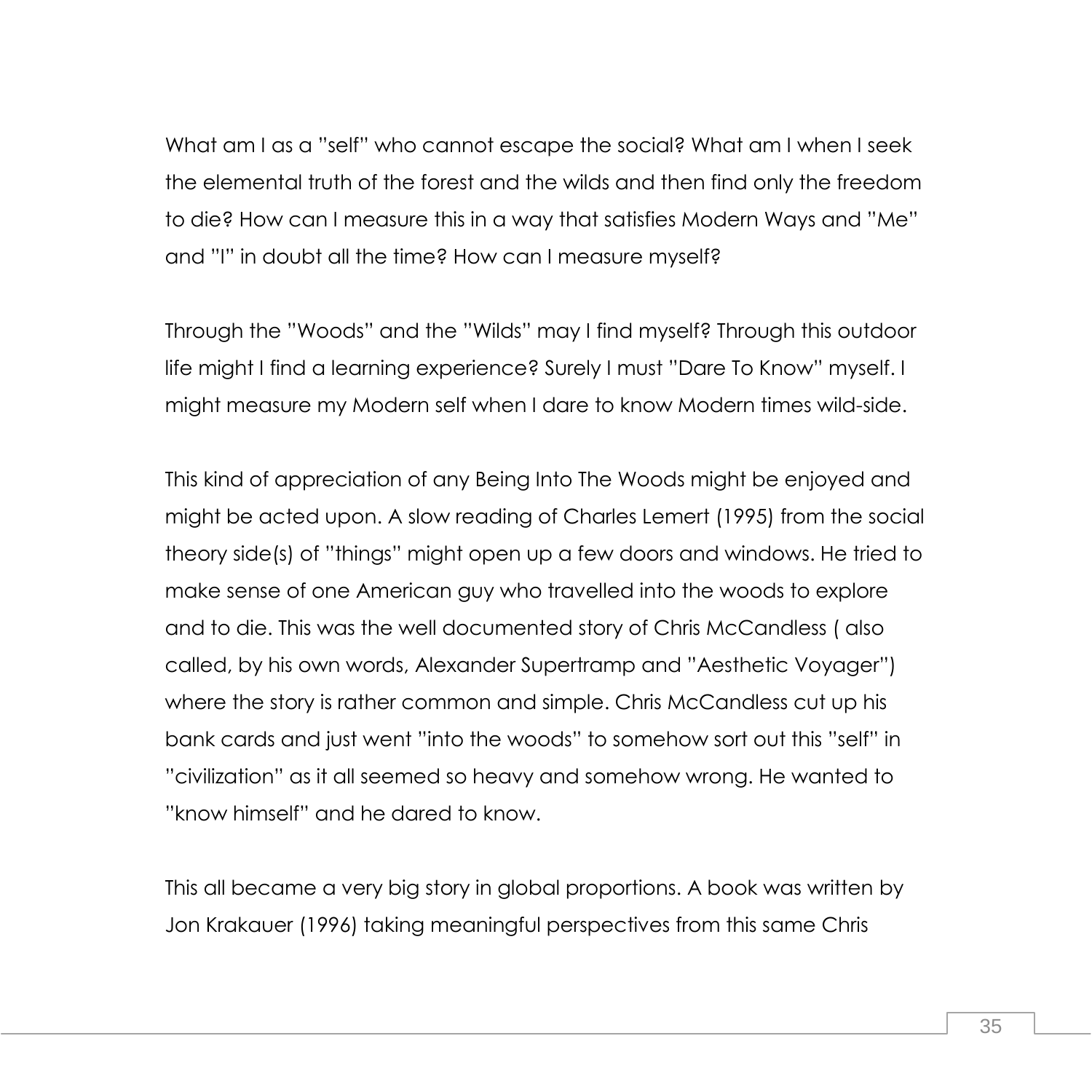McCandless and "Alexander Supertramp" episode. Both books inform and illuminate. But the social theorist, Charles Lemert, helps us all to consider this identity crisis that is a crisis much more than we might merely "think it is". If we read Lemert, however, we will need a kind a daring to know which is, in some way, always before and beyond. Such is elemental. Such is social too.

As "Alex Supertramp" adventured "into the wilds" he openly questioned his very reason for being. He questioned our civilisation itself through his action. But Modernity "itself" questioned "itself". So why did I not mention this in my lecture? Did I just deliver as a postman might merely deliver a message?

It may well be that to lecture face-to-face with an audience, without any kind of protective system, is somehow to be with a practical social world whereby any social "thing" is lived rather than critiqued during that moment of lecture. The practical social worlds that we all live-by are not easy but at least they are in some senses easy to get by with. We cannot live within a social world if we critique all the time those structures that communicate and continue even when we must do that to somehow change "things". Modernity throws us all into such contradictions as capitalism too smiles and progress smiles at us.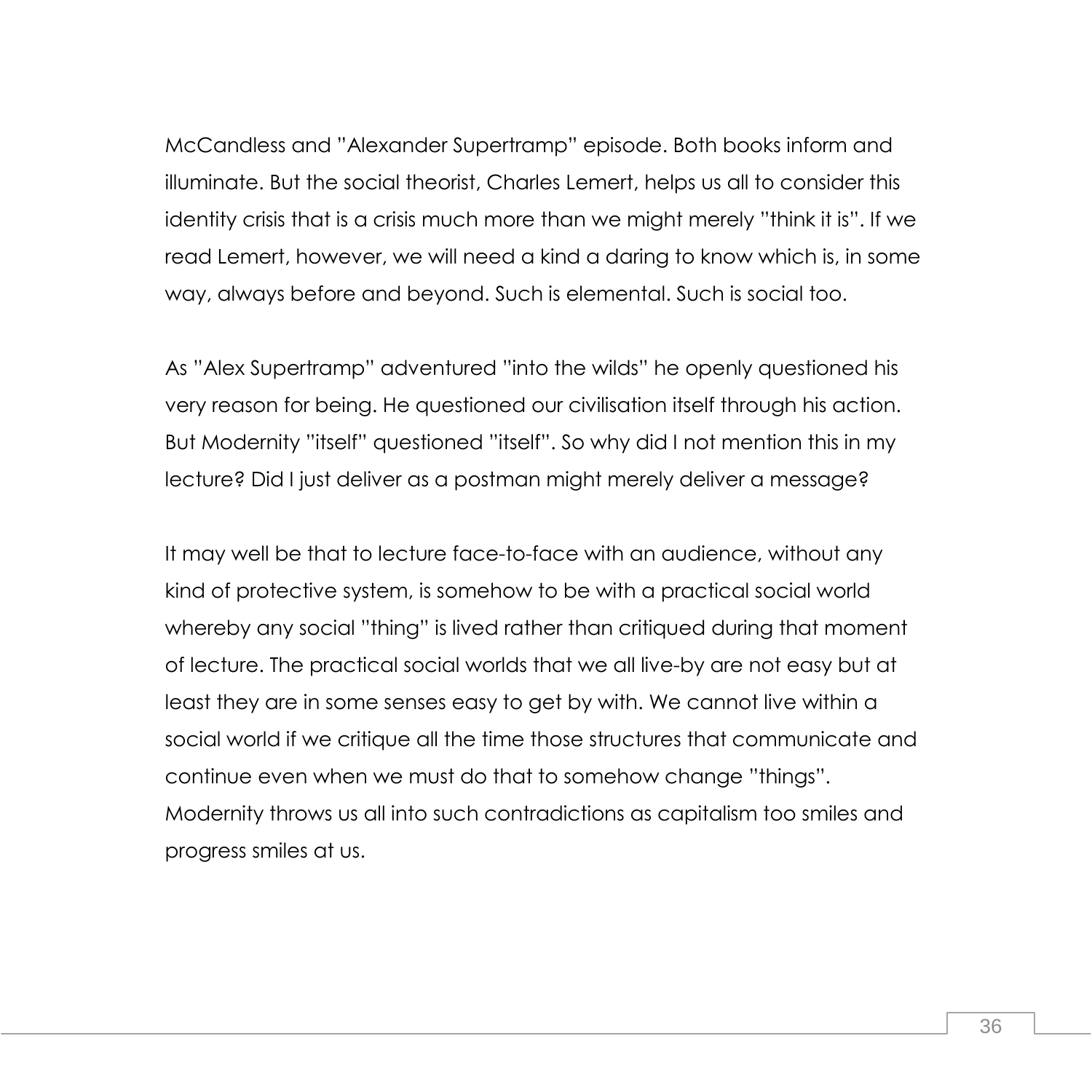But maybe I just did not have that courage to really confront and then maybe I was just a part of "it all" ( out there). Such is that contradiction through which our Modernity exists. Who am I, I ask, when I even doubt myself? Modernity.

Might I find myself through going into the woods or the forests or the wilds? If I can do just so then, then, we ask – will big bankers of Modernity be happy?

## \*\*\*\*\*\*\*\*\*\*\*\*\*\*\*\*\*\*\*\*\*\*\*\*\*\*\*\*\*\*\*\*\*\*\*\*

Time now for my poem? ( a poem I may regret ). Better now than never. To do is always to regret in some way or another but not to do is a different kind of sorrow that begets the deepest of guilts within our already fragile humanity as we all labour in love and....... doubt...... and....... our lost worlds that remain.

## \*\*\*\*\*\*\*\*\*\*\*\*\*\*\*\*\*\*\*\*\*\*\*\*\*\*\*\*\*\*\*\*

My Forest That Remains, Dead and Alive

My forest is not your forest

Your forest is different.

Much different, and more,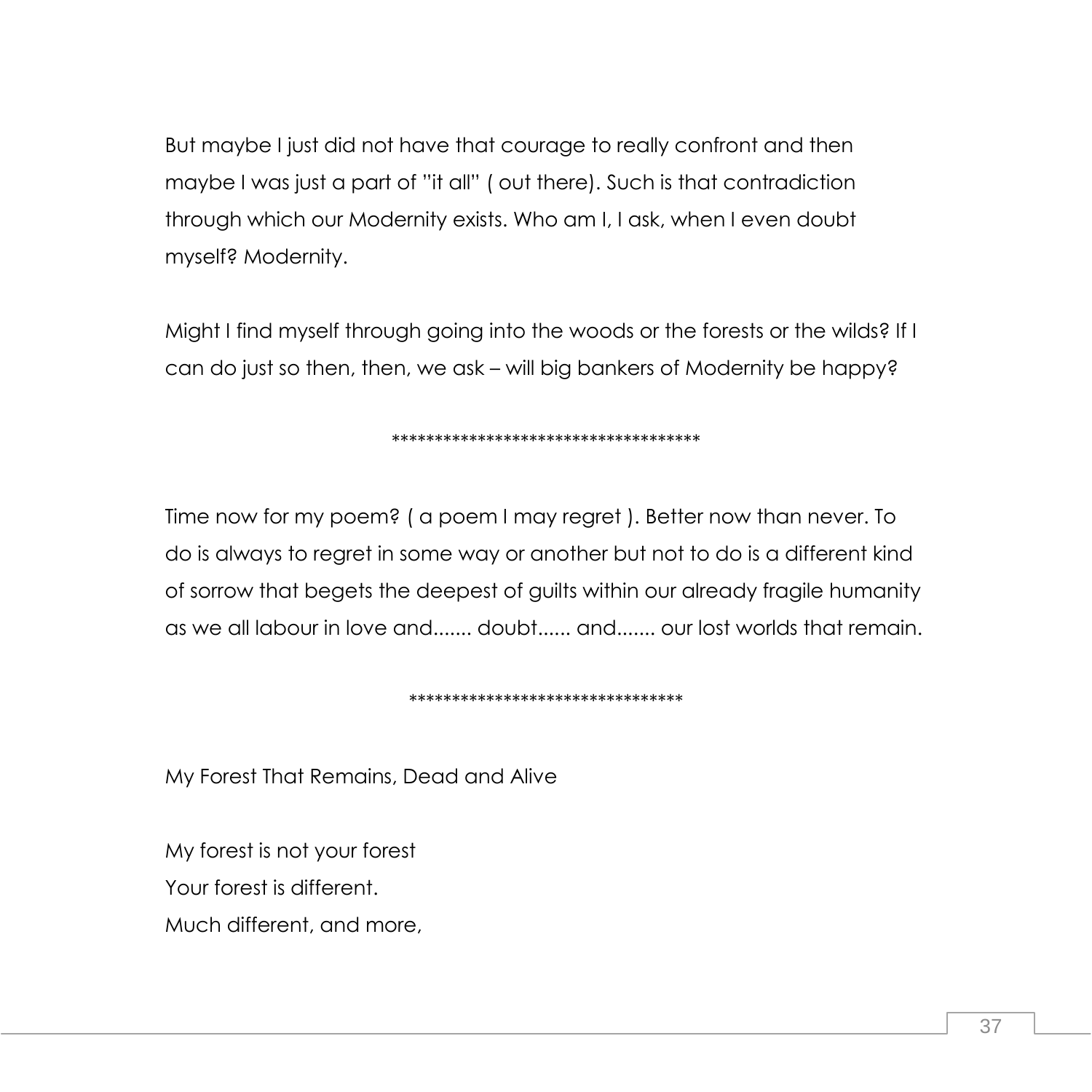And different to mine.

My forest is what is left behind That demands attention, Interpretation, Living, and yet still left behind. And your forest is much, much, more Different to mine.

Your forest is just a game With a voice. A voice that is just a game A game Reproduced, By nothing much at all.

My forest is speaking to me with no voice My forest is my echo Not yours. My forest speaks to me. And, To me alone, silently alone.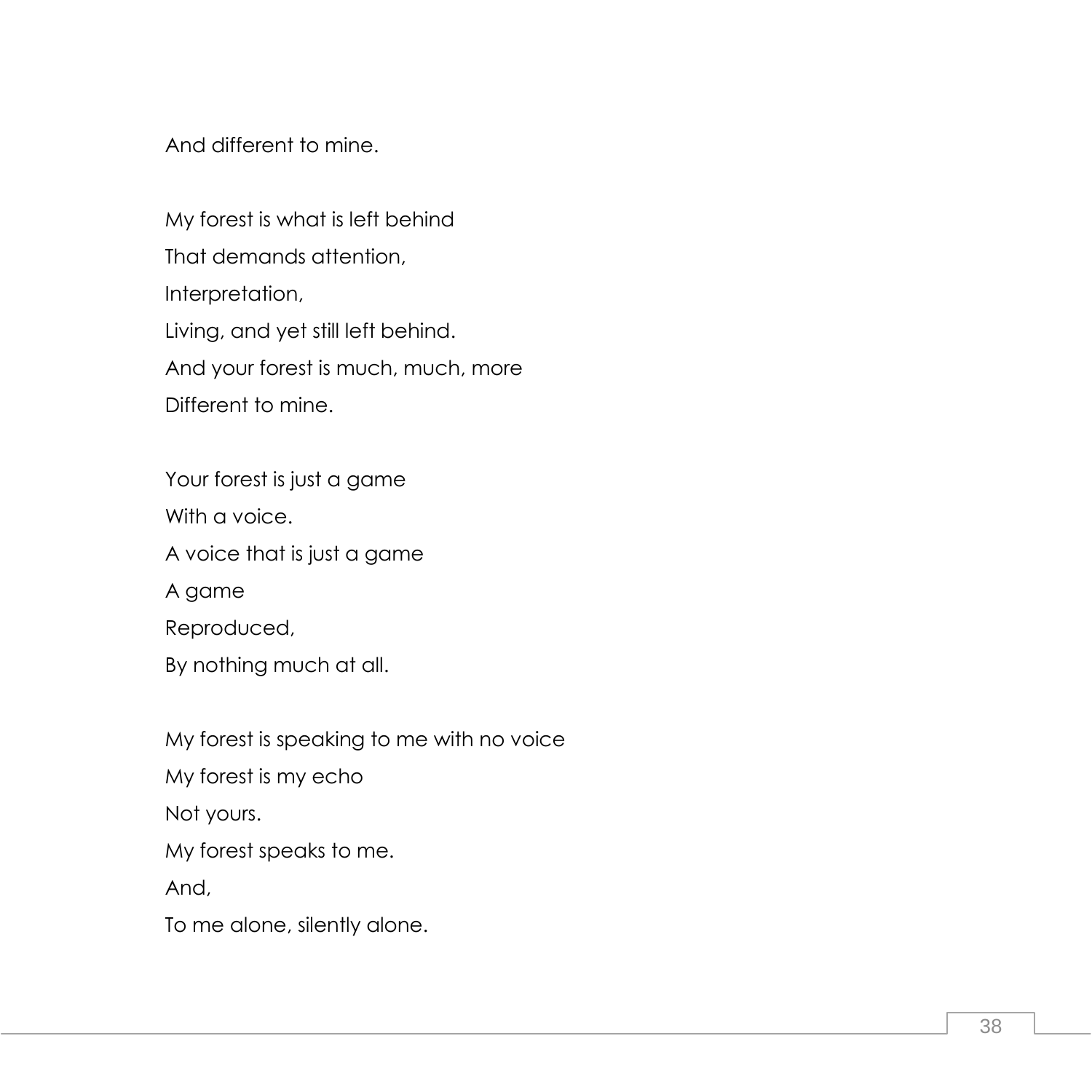My forest divides you and me. You are dead.

I am alive,

In my forest.

My forest is a silent echo that bounces Back, Bounces back, back, back

But not to you.

With my forest I know myself.

I know

Know

Myself.

Alone.

Alone, I am, in my forest

The Modern way.

But I know myself,

Alone, in repeats and repeats with that silent echo.

I know myself the Modern way

Alone, alone, shallow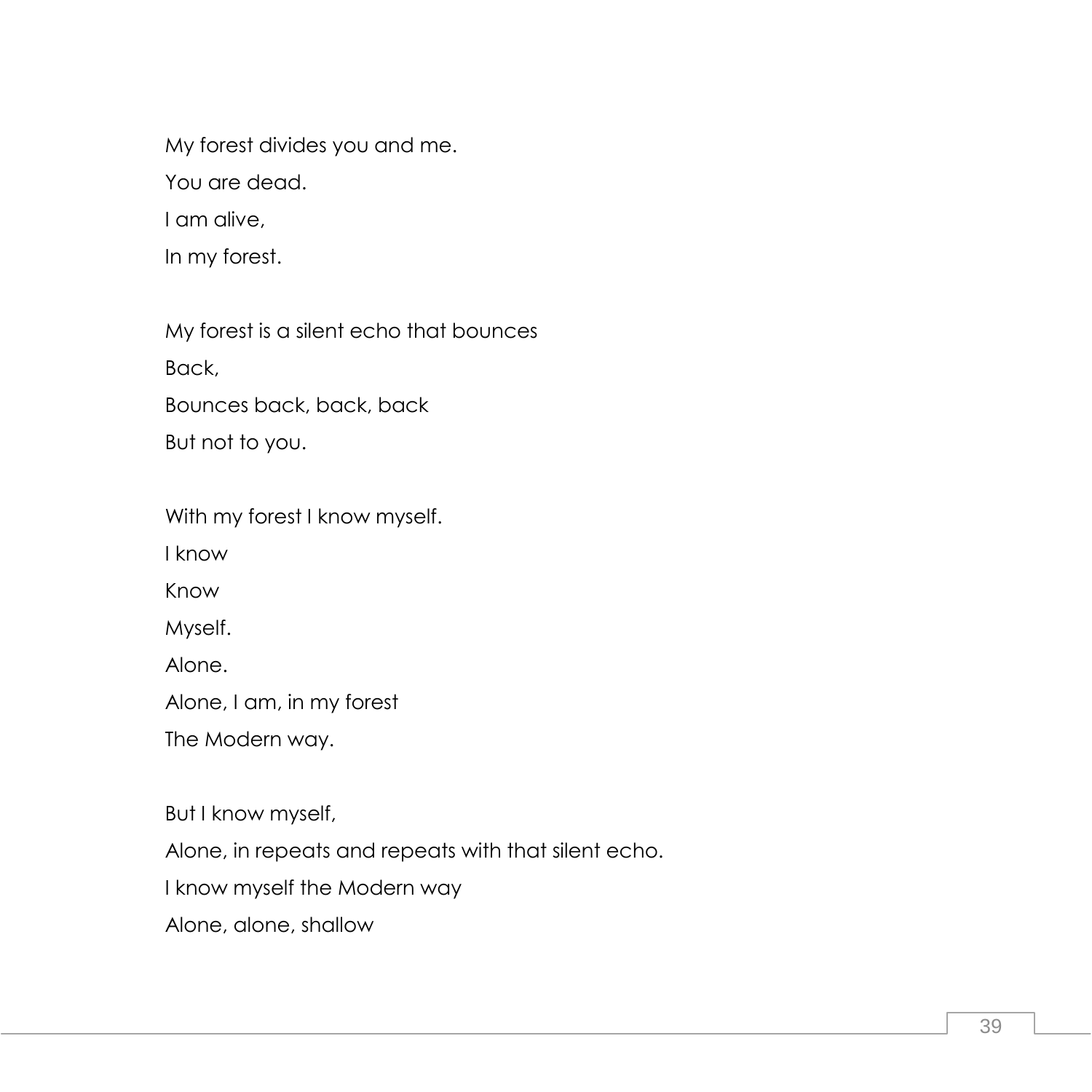In my forest. Alone.

#### \*\*\*\*\*\*\*\*\*\*\*\*\*\*\*\*\*\*\*\*\*\*\*\*\*\*\*\*\*\*\*\*

That's it now. I am off to drink a good beer with Aristotle in a good bar. He has promised to chat about those "things that might be". If I am lucky he will say a few things about the adventure and the elemental poetics. That if I am lucky. That if I can remain open enough to really "Being Into the Woods" today.

You see I am but a duplex and even a triplex human being living in a world that constantly tries to tell me that the elemental and the social is just not what we do. Therefore I seek out lost worlds that are evident and yet hidden.

If mystery flies away as science is capitalised then god bless those research scientists that carry on peradventure where mystery remains alive and well. It is just this kind of contradiction and space for freedom and authentic truth that enlivens the best of any "wild" outdoor and adventure education and this, as Charles Lemert says, is really a very big conversation with Modernity itself.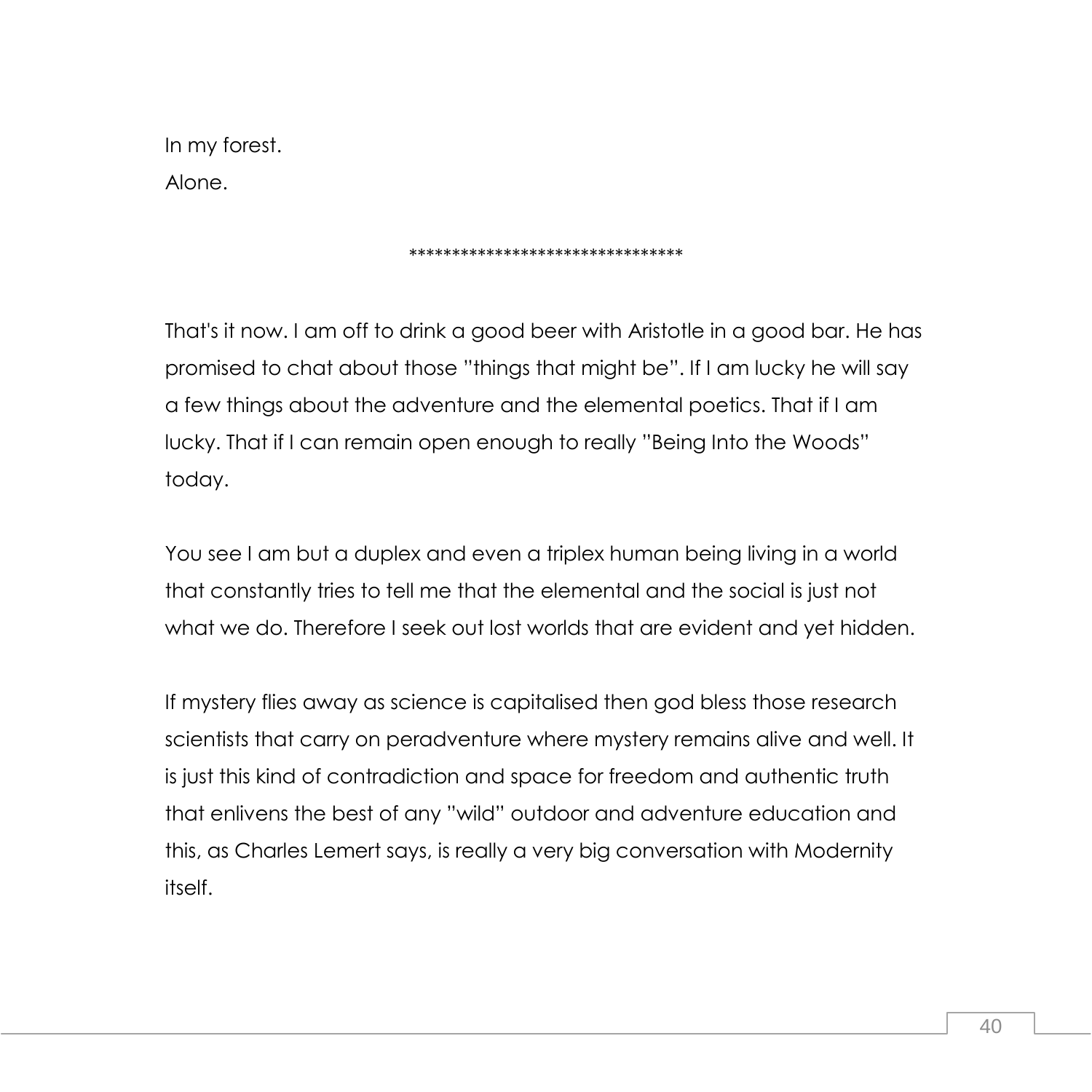If the forests and the woods have somehow bred a culture of fate then god bless those that carry on working each and every day in forest-cultures. It seems to me that we might learn with this fate as risk analysis is so shallow.

Maybe we are beginning to talk here about identity and the political economy as it rationalises a duplex and even triplex human being. Or at least might try.

Maybe I justly fail to live with my "self" alone without doubt. Then maybe too I need Charlie Chaplin to laugh at this. Who am I when this Outdoor Adventure Education is so different? Who am I when I hope yet remain in doubt?

Perhaps we, in this outdoor adventure work, might consider the existential and the confrontational questions that allow a humanity to really "progress" as the "Big Stories" really matter. Such is Modernity in inevitable conflicts.

This kind of appreciation demands ever-new-looks at the duplex-human and the triplex-human as a being that moves with an "otherness" that informs.

But this thought of mine must also appreciate that any Postmodern-Turn is much more than we might merely think it is. Thank you Charles Lemert for that phrase.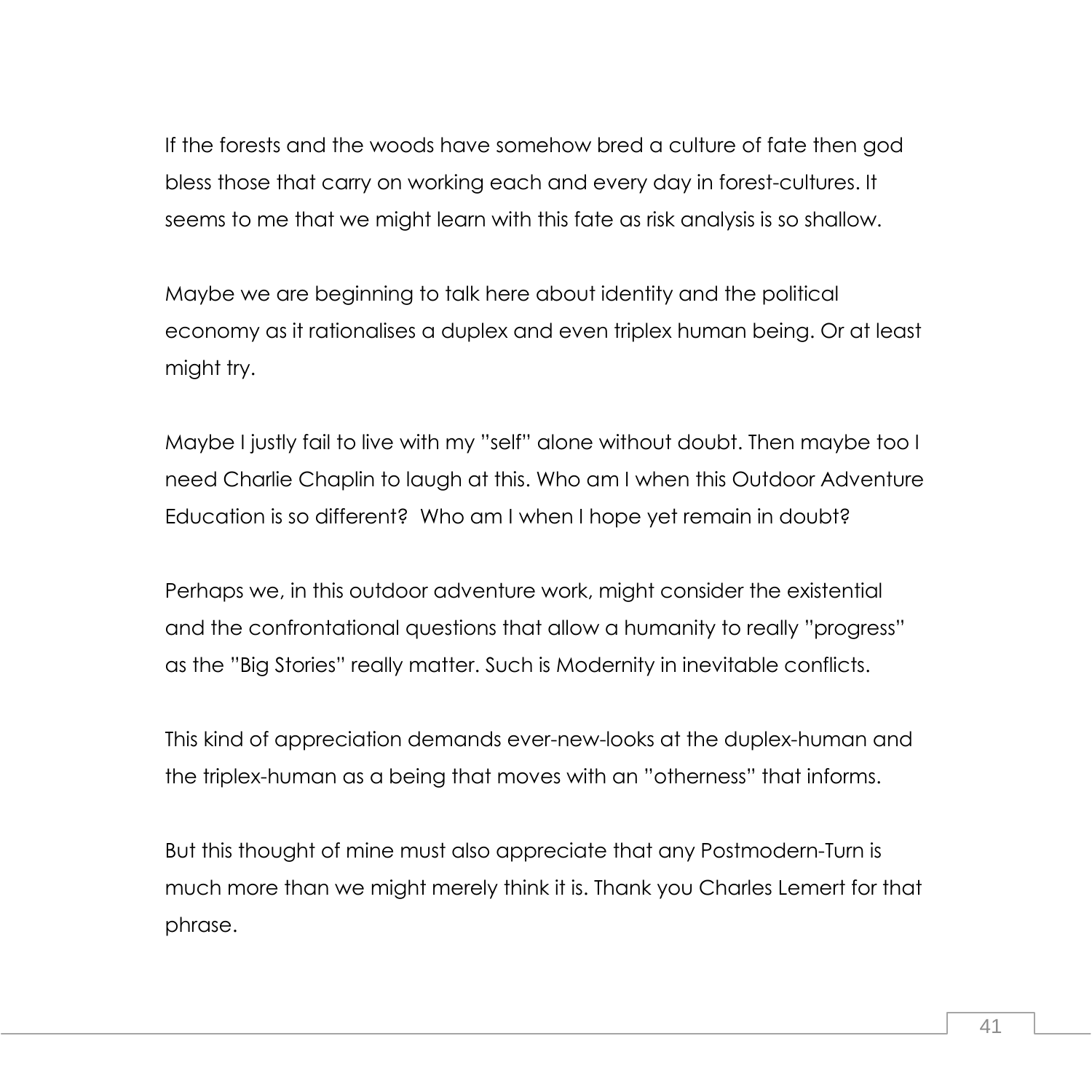Yet still I remain a little confused and alert. Was it not already in the 1600s and the 1700s Europe that these questions became opened up to scrutiny?

Such were the birth pains of Modernity – have we really changed? Have we ever been Modern?

Modernity itself gives birth to the authentic truth-seeker as well as the most hopeless dreamer. This Being into to the woods theme does seem to bring this kind of theme where alienation and redemption become alive together.

I guess I have tried to say that this "Into The Woods" theme is interesting and deserves attention from more than any one prespective. Yes, yes that is what I say. Now I got it right.

I have also tried to respect the social theorist, Charles Lemert, as he helps me ask that eternal question : " Who am I when natural and social things are different"? Then I go and spoil it all again by merely "thinking" the Post Modern turn. Less thinking for me, I guess. Good for me that is.

Ah dunno.

\*\*\*\*\*\*\*\*\*\*\*\*\*\*\*\*\*\*\*\*\*\*\*\*\*\*\*\*\*\*\*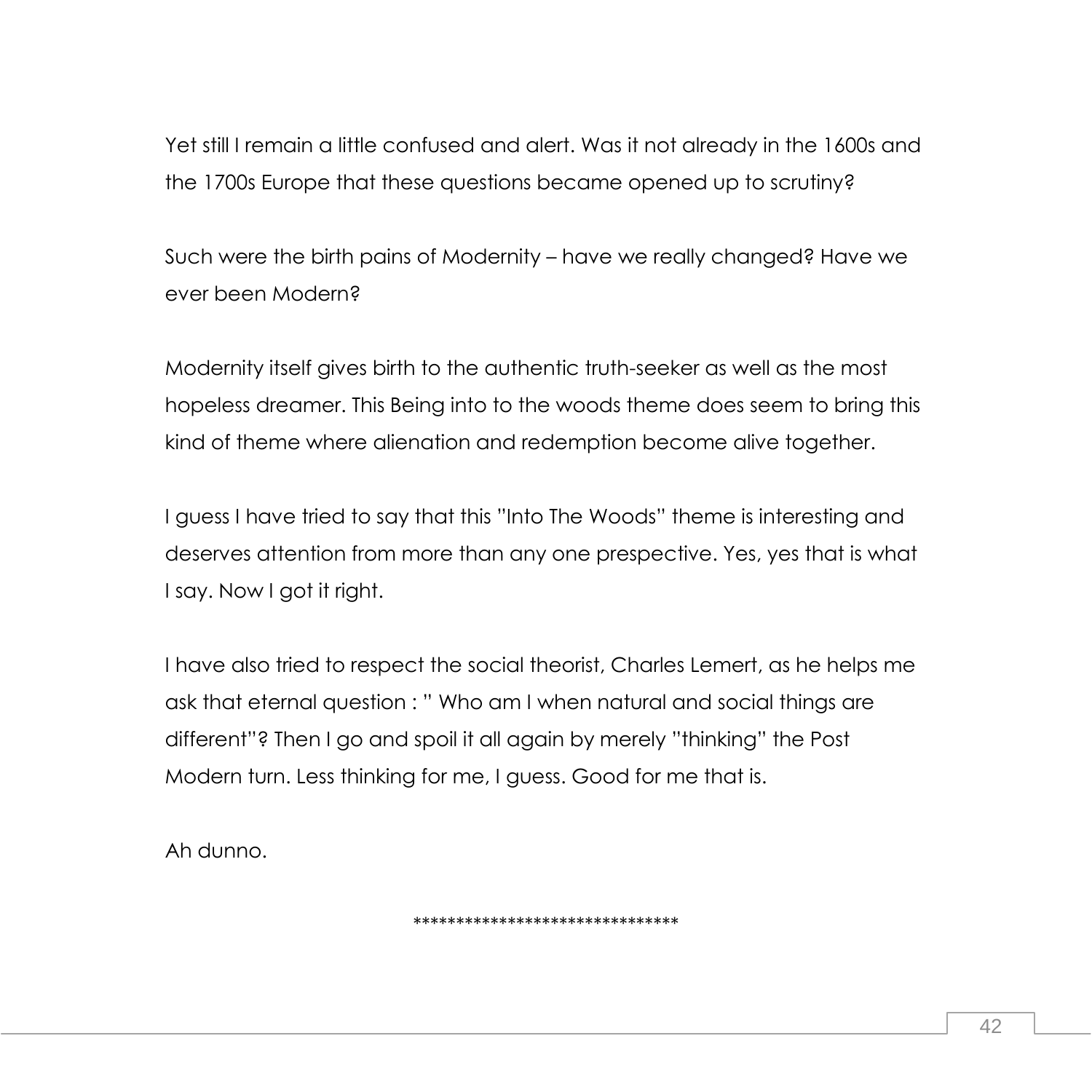But the fashionable "need" for evidence remains soul destroying. This most impossible dream seems to be taken so very seriously and so over-seriously that the very beauties and truths within our worlds of Being are forgotten or even ignored. Such are the skills and programming outcomes that hijack a most wonderful world of the wild-sides. But there is also real evidence too.

Clarence. J. Glacken ( 1976, my updated edition) searched hard and well for his "Traces on the Rhodian Shore" wherby a somehow old fashioned and hard worked history of Nature with Natural people involved a huge "break", in many ways, during the Modern Times between the 1600-1800s periods. He recorded this divide. Evidence he well presented. Good solid evidence.

Kate Soper (1995) did try to make more of this "divide" as she related it to the social and political faces of Nature itself. She identified a kind of "for" position and an "against" position concerning Modern Times as it asked the question "What is Nature". She indentified a conflict and an identification in a way that Glacken avoided. Soper asked the question "What Is Nature"? Soper felt she might know but, as yet, still needed to ask the question.

Glacken asked the question differently but in harmony with Soper. Both tried to find their limits in a changing world where "things" elemental were very much more than we may ever merely think they are.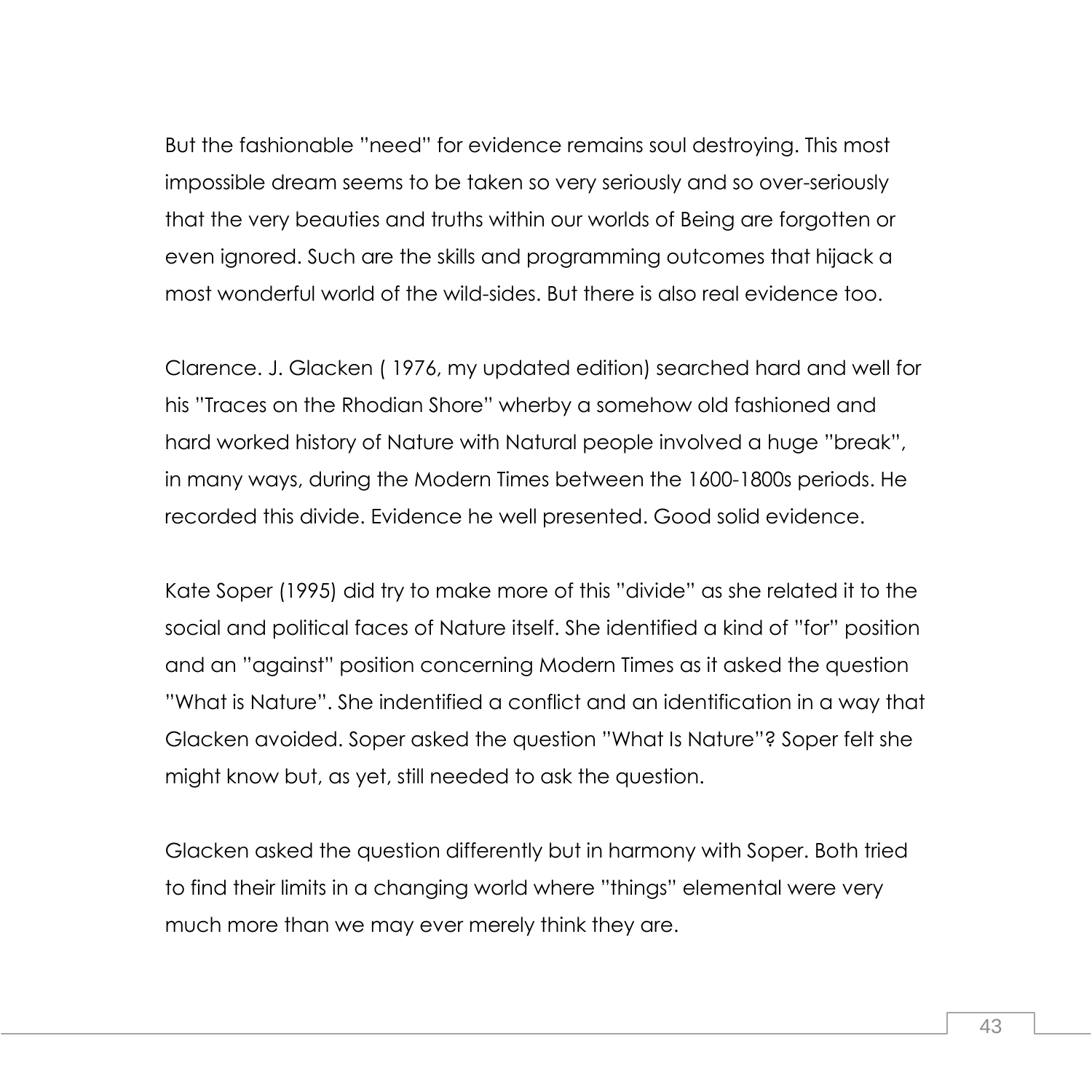I begin my ending remarks like this because I sense that Modern Times are central to our Being into the Woods today. This has been one of the few common themes that I have been able to trace in this wilderness of Alice.

When Glacken identified a divide between Nature and human beings, where that divide was clearly evident by the 1800s, he also sensed a lost world and a kind of Classical world. Here Charles Lemert came into the scene and here Kate Soper came into the scene. Modernity itself became rather significant for any Outdoor Adventure Education that works and/or plays in the woods.

The very contradictions of Modernity may become alive ( and even well) if we take all this just seriously enough and do it just well enough. If we can try and do this then an education might just be significant peradventure and also through one or more aspects of our very being-into-the-woods.

But where to start? Maybe we start with the Metaphysical poet Jonne Donne. Why not? We might begin an MA degree with only and just this poem as the curriculum. Let us turn back to "All Cohaerence Gone" from the year 1611 :-

And new Philosophy calls all in doubt, The Element of fire is quite put out ; The Sun and the earth......... where to looke for it.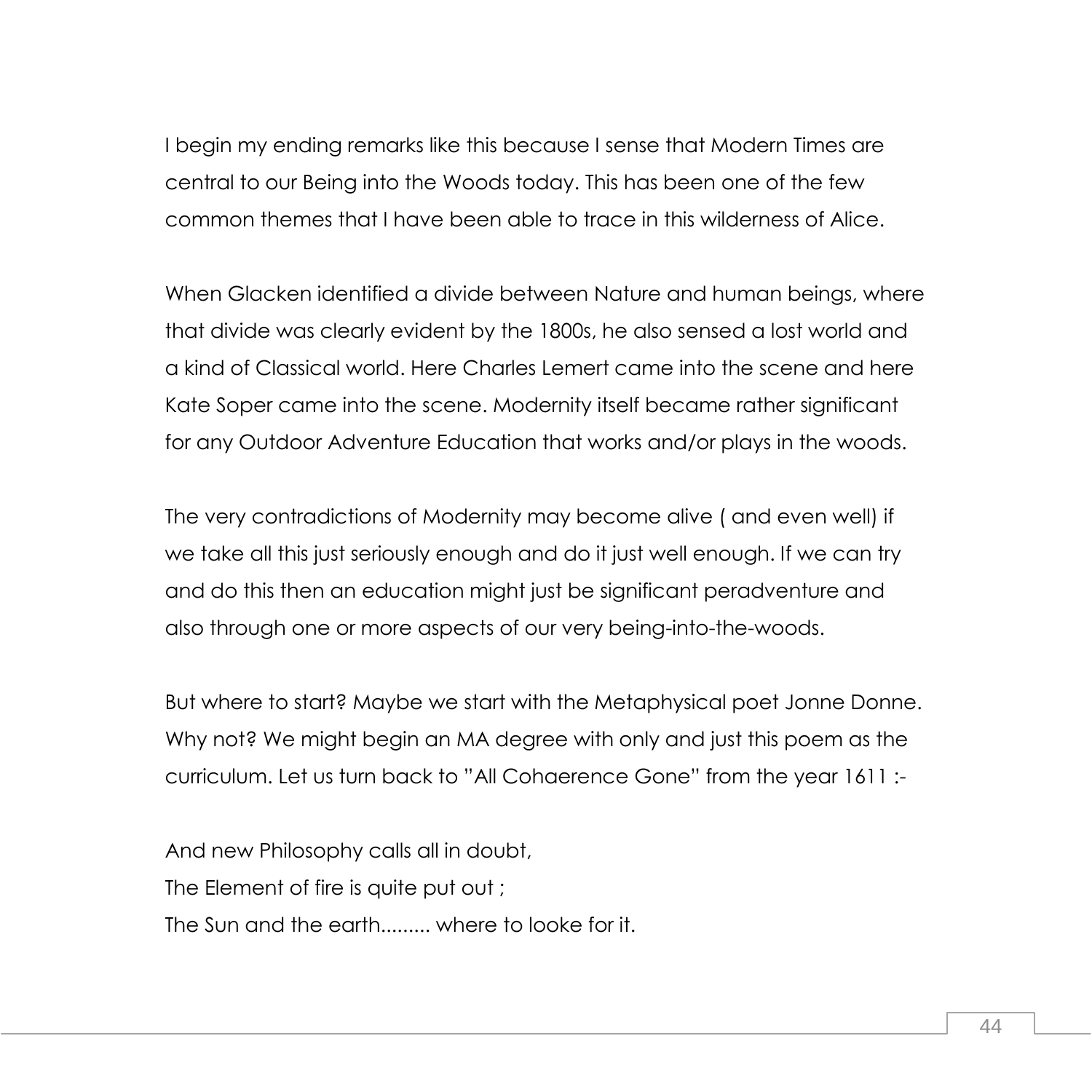….........

For every man alone thinkes he hath got To be a Phoenix, and that then can bee None of that kindle, of which he is, but hee. …..............."

For me I am still searching peradventure with hope and a smile. I maybe an old fashioned guy that still reads books about that existential issue as I live as I have good and bad memories of the forest and woods. Simples? I seek? It is that seeking that Modernity has thrust into my very own self. Yet I doubt.

We might ask ourselves a kind of what if question here.

What if doubt and hope and seeking were to become reasonable again and even replace the rule of risk, rewards and …........... add to your list as you will if you will. What if?

For me I must slow down a little. The winter-time is upon us. I must use the wood from the trees to keep the home-fire burning. Who am I when it is all so simple?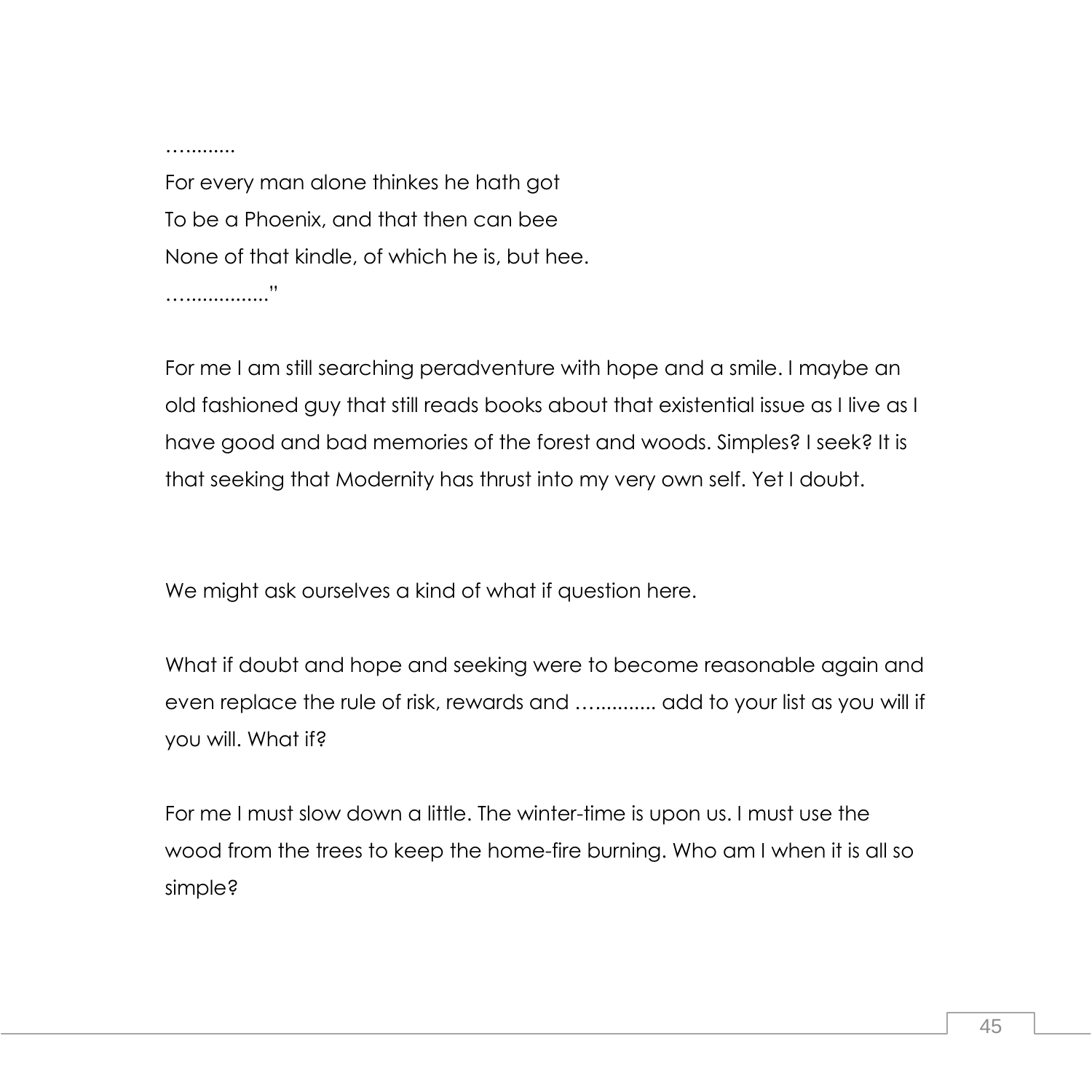Who am I if my writing of "me" texts is different?

Steve Bowles ( December 2013 )

\*\*\*\*\*\*\*\*\*\*\*\*\*\*\*\*\*\*\*\*\*\*\*\*\*\*\*\*\*\*\*\*\*\*

## **References**

Donne, John (1611) The First Anniversary. Various publications everywhere.

- Drew, Wayland (1989) Halfway Man. Oberon Press. Canada.
- Eliot, T S, The Use of Poetry and the use of criticism. ( 1964 edition) Faber and Faber Limited, London, UK.
- Frost, Robert. For me his poetry is well selected by C, Day Lewis (1955) in the Penguin edition.
- Gorky, Maxim many references possible his My Universities and his My Apprenticeship seem to be a good beginning. Just check Gorky in Penguin.
- Glacken, Clarence (1967) Traces on the Rhodian Shore ,University of California Press, Berkeley, USA.
- Kivi, Aleksis ( my edition in English 1991 but written many years before when the forest in Finland was a kind of reality for most folk) Seven Brothers, Finnish American Translators Association
- Krakauer, Jon (1996) Into The Wild. Macmillan.